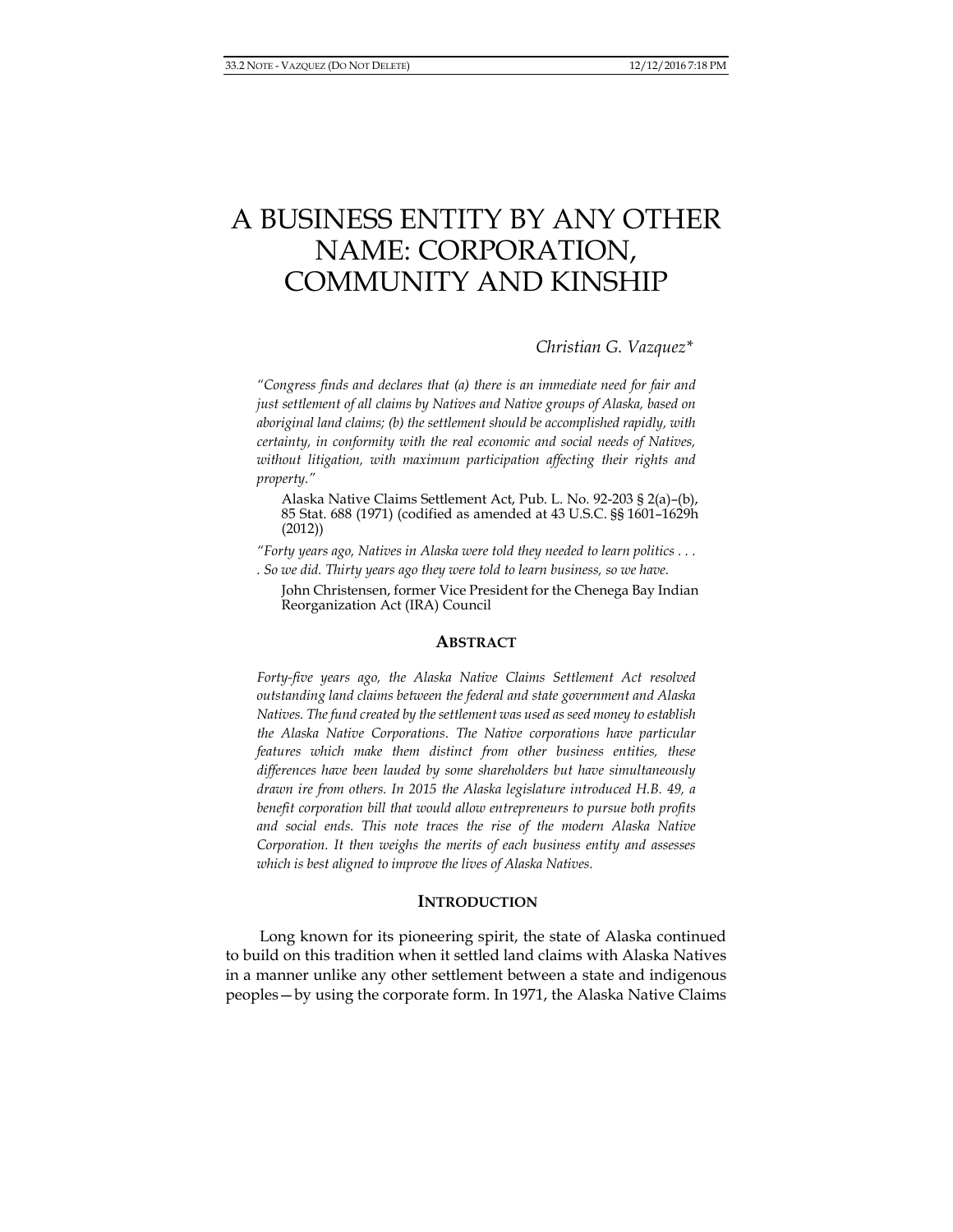Settlement Act (ANCSA)<sup>[1](#page-1-0)</sup> resulted in the formation of the Alaska Native Corporations (ANCs). Ultimately, thirteen regional corporations and over 200 village corporations were created[2](#page-1-1) with the seed money derived from a one billion dollar settlement with the federal and state governments. Almost forty-five years since the settlement, these entities have undergone numerous readjustments, but, at their core, they strive to improve the lives of Alaska Natives. Since 2010, another corporate entity with a mission not limited to maximizing shareholder profits has come into vogue in the United States—the benefit corporation (also known as a "B Corp") with an emphasis on social and environmental goals.[3](#page-1-2)  Essentially, the B Corp is a distinct entity choice that allows for-profit corporations to function in a middle zone between the non-profit and traditional business model by requiring socially responsible goals in its mission, rather than solely a commitment to profit maximization.[4](#page-1-3) In 2015, the Alaska House of Representatives introduced a B Corp statute titled "House Bill 49" (H.B. 49)[5](#page-1-4) which would have introduced a corporate form that might have been more attractive than ANCs.

<span id="page-1-5"></span> Corporations are powerful entities—they aggregate capital, talent and labor toward a common goal. Historically, corporations accomplish their goal by making profits for shareholders; this Note will analyze the effects on the corporate form and accountability when goals other than profits are favored. Additionally, this Note will analyze how the experience of ANCs can serve as a reference point for the future of B Corps and vice-versa. Part I will trace the history of the ANCSA settlement, the structure of ANCs as business entities, and attendant legal considerations. Part II will trace the rise of the B Corps, comparing the merits of ANCs and B Corps. This Note will ultimately conclude that both

Copyright © 2016 by Christian Vazquez

<span id="page-1-0"></span><sup>\*</sup> J.D. Candidate, Duke University School of Law, 2017; B.A., History, Yale College, 2013. I would like to thank my mother, Martha, my father, Santiago, and my sisters, for their unending support and for always encouraging my curiosity to learn more; to Professor Jim  $\tilde{\text{Cox}}$  – a Duke Law legend – for taking the time to advise a Note about business associations slightly out of his usual domain, and to the staff of the *Alaska Law Review* for tirelessly working to improve this Note and for always making the law journal that covers the Last Frontier feel a little more like a family for this South Floridian.

<sup>1.</sup> ANCSA, Pub. L. No. 92-203, 85 Stat. 688 (1971) (codified as amended at 43 U.S.C. §§ 1601–1629h (2012)).

<sup>2.</sup> *Id*. §§ 1606–1607.

<span id="page-1-4"></span><span id="page-1-3"></span><span id="page-1-2"></span><span id="page-1-1"></span><sup>3.</sup> *See generally* Mark J. Loewenstein, *Benefit Corporations: A Challenge in Corporate Governance*, 68 BUS. LAW. 1007 (2013) (detailing the model legislation for Benefit Corporations and governance issues posed by this particular corporate form).

<sup>4.</sup> *Id*. at 1009.

<sup>5.</sup> H.R. 49, 29th Leg., 1st Sess. (Alaska 2015).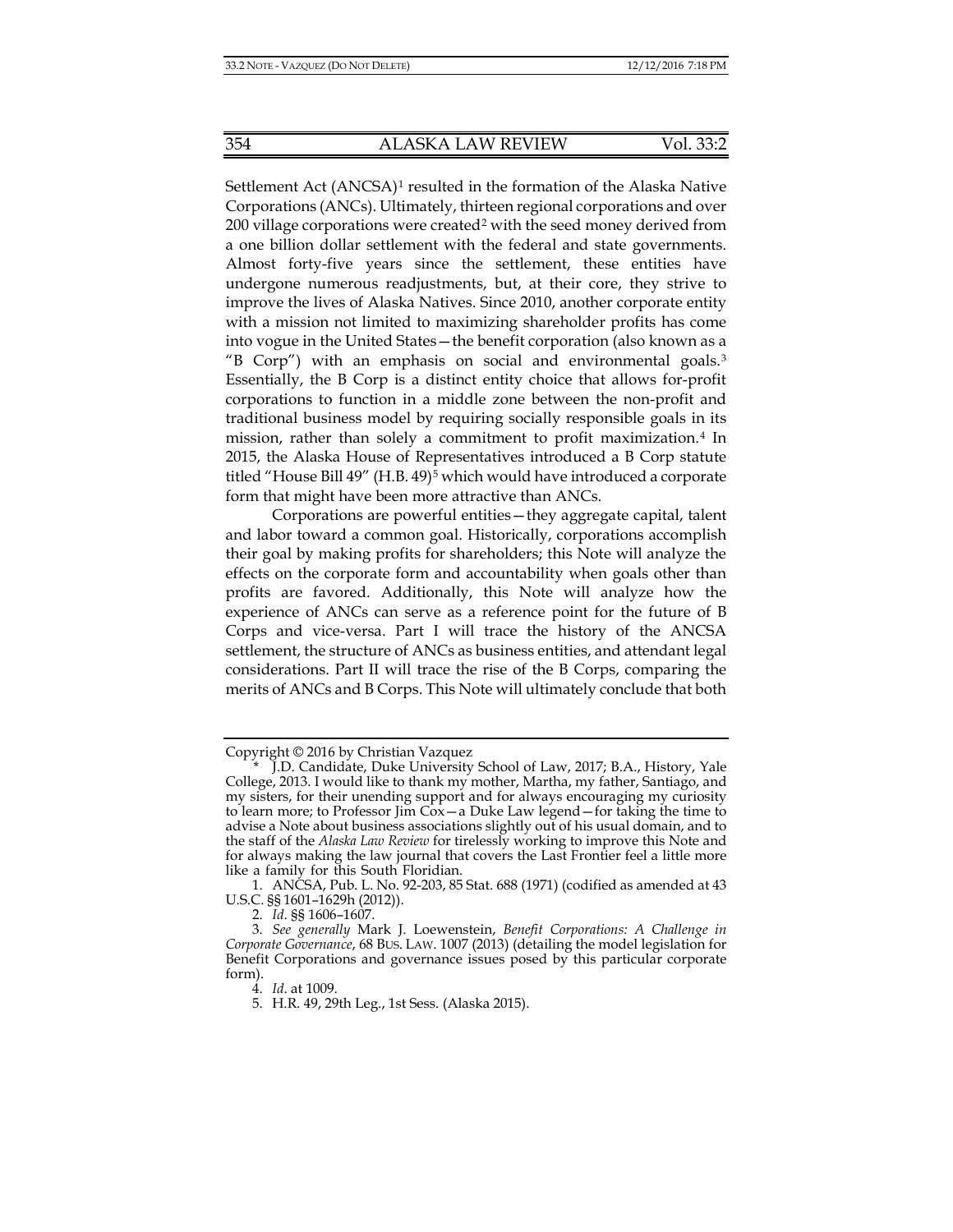corporate forms are distinct enough that ANCs should be kept as different entities to serve very narrow goals for their sociocultural constituency.

# **I. THE ALASKA NATIVE CORPORATIONS**

*"The Native people themselves are often under a misapprehension regarding the land—they think that it is their land, when it is in fact corporate land. If you own stock in General Motors, you can't walk in there and drive off in one of their cars. . . . What it is that our corporation owns the land. Sure, we elect the board of directors. I sit on the board of directors myself. However, there is [sic] certain things that you have to follow in a profitable corporation, and a lot of those rules of the game don't allow you to get involved into the social, political aspects of the Native people that the Native peoples so much expect from a corporation."*

<span id="page-2-4"></span>Don Standifer, Tyonek Native Corporation<sup>[6](#page-2-0)</sup>

*"It's like you and I never saw a baseball game in our lives. We'd never seen mitts or bats or baseballs. All of a sudden you were told, 'Here's your mitts. Here's your bats. Here's your balls. Tomorrow, you play the Yankees.'"*

John Hope, a Tlingit and Juneau resident involved in land claims, describing the struggle to fill the business expertise gaps that developed in the years following the ANCSA settlement<sup>[7](#page-2-1)</sup>

The formation of Alaska Native corporations (ANCs) has been widely lauded for its innovative approach to settling native claims. Rather than relying on the widely criticized reservation system used elsewhere to deal with the property claims of native peoples, Alaska Natives sought a different solution, through the corporate form.[8](#page-2-2) However, ANCs have also been criticized for the disconnect between incorporation on the one hand and concepts of Native sovereignty and cultural traditions rooted in subsistence and kinship on the other.<sup>[9](#page-2-3)</sup> ANCs are distinctive from other

<span id="page-2-0"></span><sup>6.</sup> THOMAS BERGER, VILLAGE JOURNEY: THE REPORT OF THE ALASKA NATIVE REVIEW COMMISSION, 29–30 (1st ed. 1985).

<span id="page-2-1"></span><sup>7.</sup> Cathy Brown, Lori Thomson & Svend Holst, *Between Worlds: The History*, ALASKA HUMANITIES FORUM (last visited Sept. 23, 2016), http://www.akhistorycourse.org/modern-alaska/between-worlds-the-history. In 1998, the Juneau Empire staff, in collaboration with the Kenai Peninsula Clarion and Alaska Journal of Commerce traveled throughout the state of Alaska to prepare a special report detailing the impact of ANCSA on Alaska Natives. *Id.*

<span id="page-2-2"></span><sup>8.</sup> *See* Svend Holst, *Between Worlds: Political Clout,* ALASKA HUMANITIES FORUM (last visited Sept. 23, 2016), http://www.akhistorycourse.org/modernalaska/between-worlds-political-clout (noting in a special report the increase in political and economic influence Native corporations have given Alaska Natives).

<span id="page-2-3"></span><sup>9.</sup> *See generally* Martha Hirschfield, *The Alaska Native Claims Settlement Act: Tribal Sovereignty and the Corporate Form*, 101 YALE L. J. 1331 (1992) (exploring the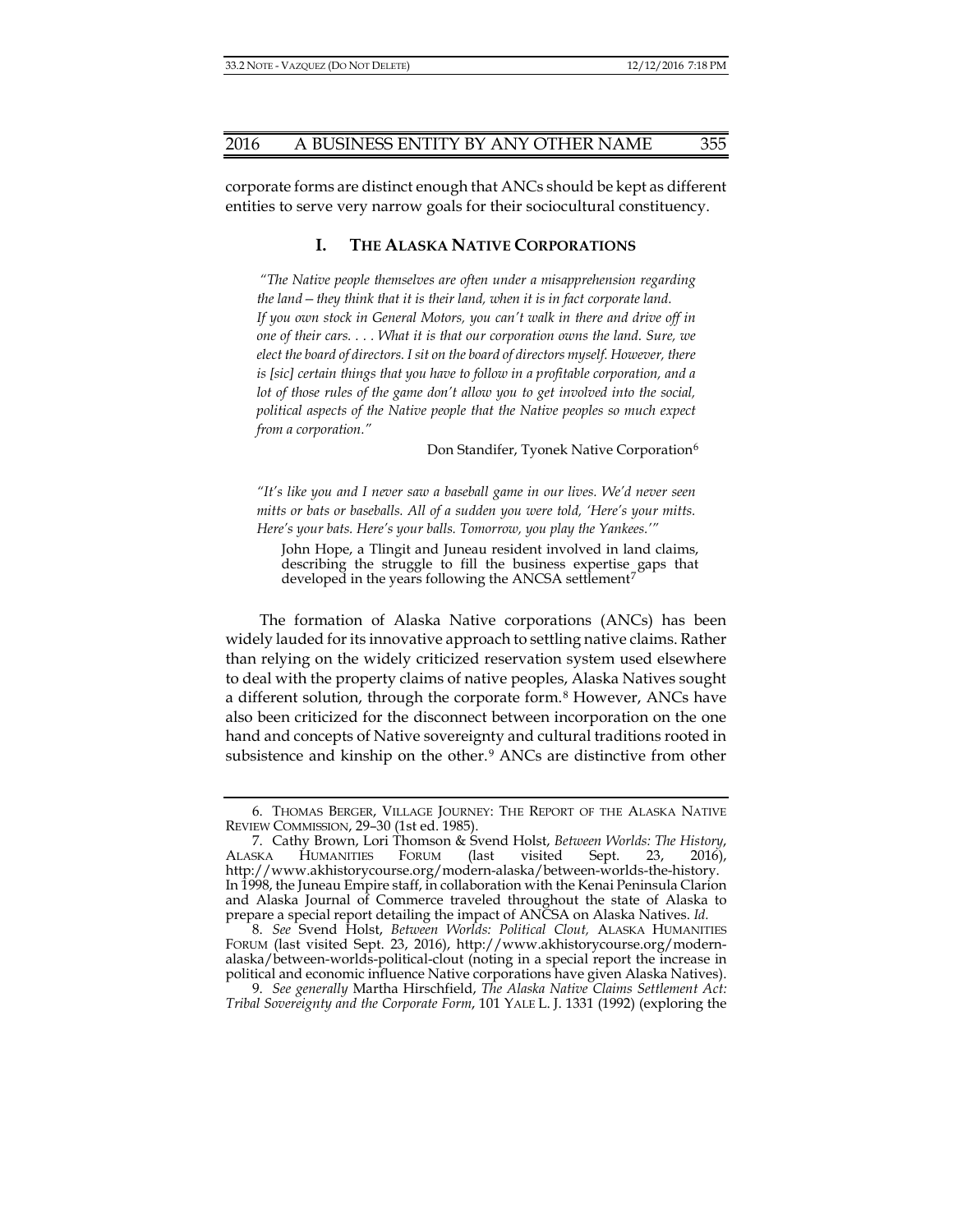corporations in the manner that they were established—they were created by legislation and mandated by statute.[10](#page-3-0) In this way, ANCs are a reversal of the traditional process of incorporation wherein a group finds an economic opportunity and organizes itself to exploit and capitalize on that opportunity.[11](#page-3-1) ANCs are again peculiar because a source other than their owners provided capital.[12](#page-3-2) Moreover, ANCs, unlike most corporations, did not begin with a business plan or product; instead they were funded first and then urged to create or find economic opportunities afterward.[13](#page-3-3)

Additionally, the shareholders and management of ANCs are unlike those of most other large corporations. Native shareholders are connected by ties of kinship, culture, and affinity with the very land that the corporations have put into trust.[14](#page-3-4) ANC corporate management is also distinct. Directors are not required to declare dividends to keep and attract shareholders, and shareholders were assigned by an act of Congress.[15](#page-3-5) Shares were not tradable for the first twenty years after issue, and regional corporations are required to share revenue with one another.[16](#page-3-6) All of these differences present both opportunities and obstacles to the core mission of ANCs—improving the lives of Alaska Natives.

## **A. Native Claims, Sovereignty, and Settlement**

Before ANCSA's enactment, the legal status and property claims of Alaska Natives were unsettled. Although Article III of the 1867 Treaty of Cession between Russia and the United States provided that Alaska Natives be treated in the same manner as other Native American tribes,

manner in which the corporate form contemplated by ANCSA failed the Alaska Natives in maintaining sovereignty and presenting alternatives). Hirschfield's note was written only twenty years after the settlement and much has changed since then. In particular, the economic viability of the business entities has taken a turn for the better. *See* Mara Kimmel, *Fate Control and Human Rights: The Policies and Practices of Local Governance in America's Arctic*, 31 ALASKA L. REV. 179, 180 (2014) (noting the adverse impact that losing territorial control over the land conveyed in ANCSA had on Alaskan tribal governance).

<span id="page-3-4"></span><span id="page-3-3"></span><span id="page-3-2"></span><span id="page-3-1"></span><span id="page-3-0"></span><sup>10.</sup> ANCSA, Pub. L. No. 92-203, 85 Stat. 688 (1971) (codified as amended at 43 U.S.C. §§ 1601–1629h (2012)) (establishing Alaska Native corporations and the manner in which they are organized).

<sup>11.</sup> BERGER, *supra* note [6,](#page-2-4) at 28.

 <sup>12.</sup> *Id.*

<sup>13.</sup> *Id*.

<sup>14.</sup> *Id*.

<span id="page-3-5"></span><sup>15.</sup> *Id.* at 29.

<span id="page-3-6"></span><sup>16.</sup> 43 U.S.C. § 1606(i).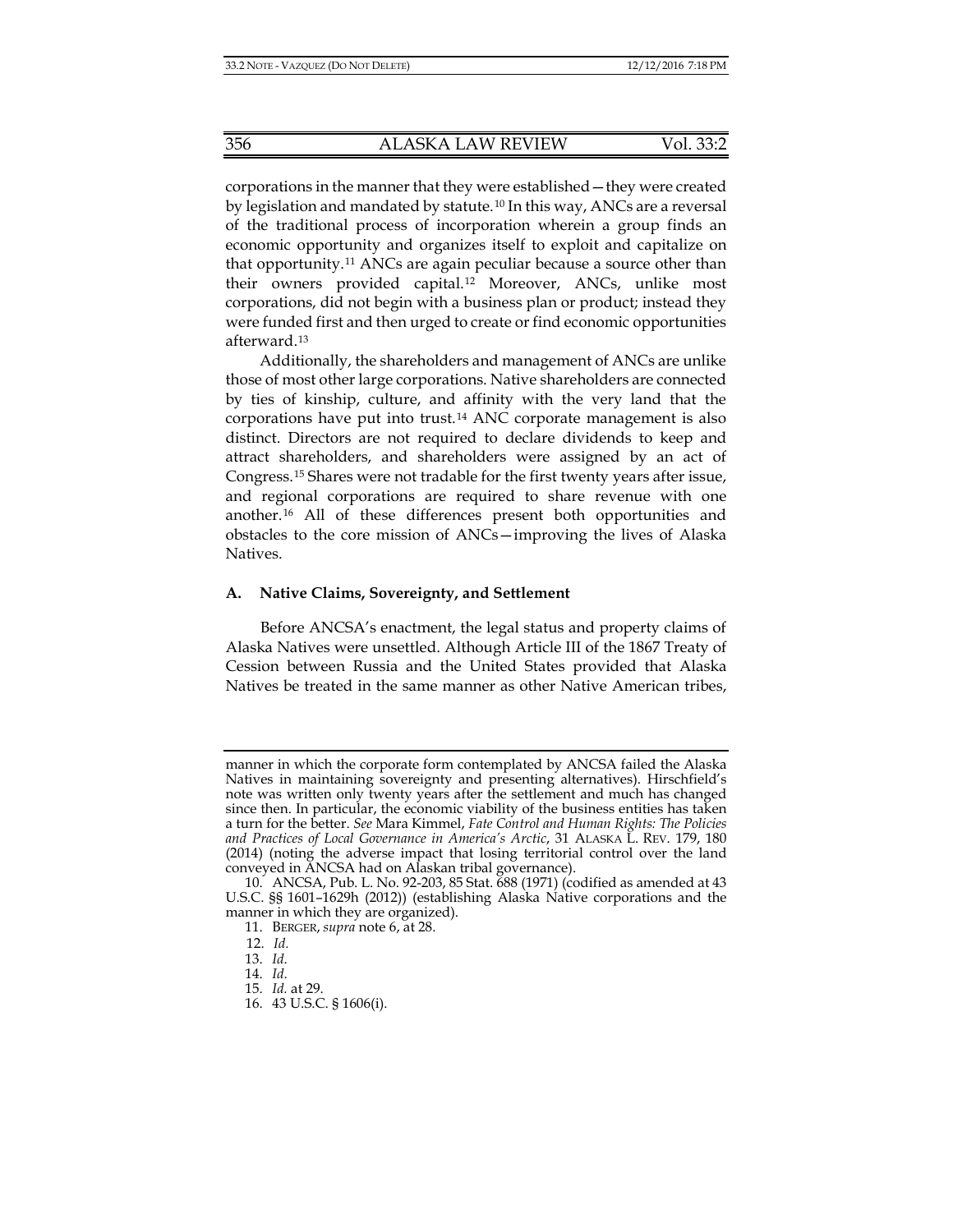this obligation was rarely observed.[17](#page-4-0) The treaty was further complicated by the fact that Article VI declared Alaska Natives:

to be free and unencumbered by any reservations, privileges, franchises, grants or possessions, by any associated companies, whether corporate or incorporate, Russian, or any other, or by private parties, except merely private individual property holders.[18](#page-4-1)

<span id="page-4-9"></span>The federal Organic Act of 1884 further complicated the treaty's vagueness regarding the treatment of Alaska Natives because it failed to render a definitive stance on the status of lands claimed by Alaska Natives.[19](#page-4-2) Ultimately, the Ninth Circuit interpreted Article VI of the treaty to have extinguished communal Native land claims and § 8 of the Organic Act to have recognized Indian title to a relatively small number of land plots.[20](#page-4-3) In 1955, the Supreme Court disapproved of the Ninth Circuit's reasoning, holding that Native claims were aboriginal, rather than constitutionally compensable property interests.[21](#page-4-4)

Alaska's admittance to statehood on January 3, 1959[22](#page-4-5) began the chain of events that eventually led to the enactment of ANCSA and the formation of ANCs. Pursuant to section 4 of the Statehood Act, the state was required to "forever disclaim all right and title to any lands or other property . . ., the right or title to which may be held by any Indians, Eskimos, or Aleuts."[23](#page-4-6) Furthermore, section 4 reserved "absolute jurisdiction and control" of such property to the federal government until Congress disposed of it.[24](#page-4-7) Section 6 of the Statehood Act also allowed the state to select approximately 103 million acres from the "vacant, unappropriated, and unreserved" public lands held by the federal government.[25](#page-4-8) In October of 1959, the Tlingit and Haida Tribes obtained a judgment from the United States Court of Claims concluding that they

<span id="page-4-0"></span><sup>17.</sup> Treaty concerning the Cession of the Russian Possessions in North America, Russ.-U.S., Mar. 30, 1867, 15 Stat. 539, 542.

<sup>18.</sup> *Id.* at 542–43.

<span id="page-4-3"></span><span id="page-4-2"></span><span id="page-4-1"></span><sup>19.</sup> *See* An Act Providing a Civil Government for Alaska, ch. 53, § 8, 23 Stat. 24, 26 (1884). The Organic Act extended federal laws over mining claims to Alaska as well as the first framework for territorial and civil government after the U.S. acquisition from Russia. *Id.* From 1867 to 1884, Alaska had been governed as a federal military district. *See generall*y DAVID CASE & DAVID VOLUCK, ALASKA NATIVES AND AMERICAN LAWS chs. 1–2 (3d ed. 2012) [hereinafter CASE & VOLUCK].

<sup>20.</sup> Miller v. United States, 159 F.2d 997, 1002–03 (9th Cir. 1947).

<sup>21.</sup> Tee-Hit-Ton Indians v. United States, 348 U.S. 272, 278–79 (1955).

<sup>22.</sup> Alaska Statehood Act of July 7, 1958, Pub. L. No. 85-508, 72 Stat. 339.

<span id="page-4-7"></span><span id="page-4-6"></span><span id="page-4-5"></span><span id="page-4-4"></span><sup>23.</sup> *Id.* at 339.

<span id="page-4-8"></span><sup>24.</sup> *Id.*

<sup>25.</sup> *See id.* at 340 (explaining the state's power to select public lands).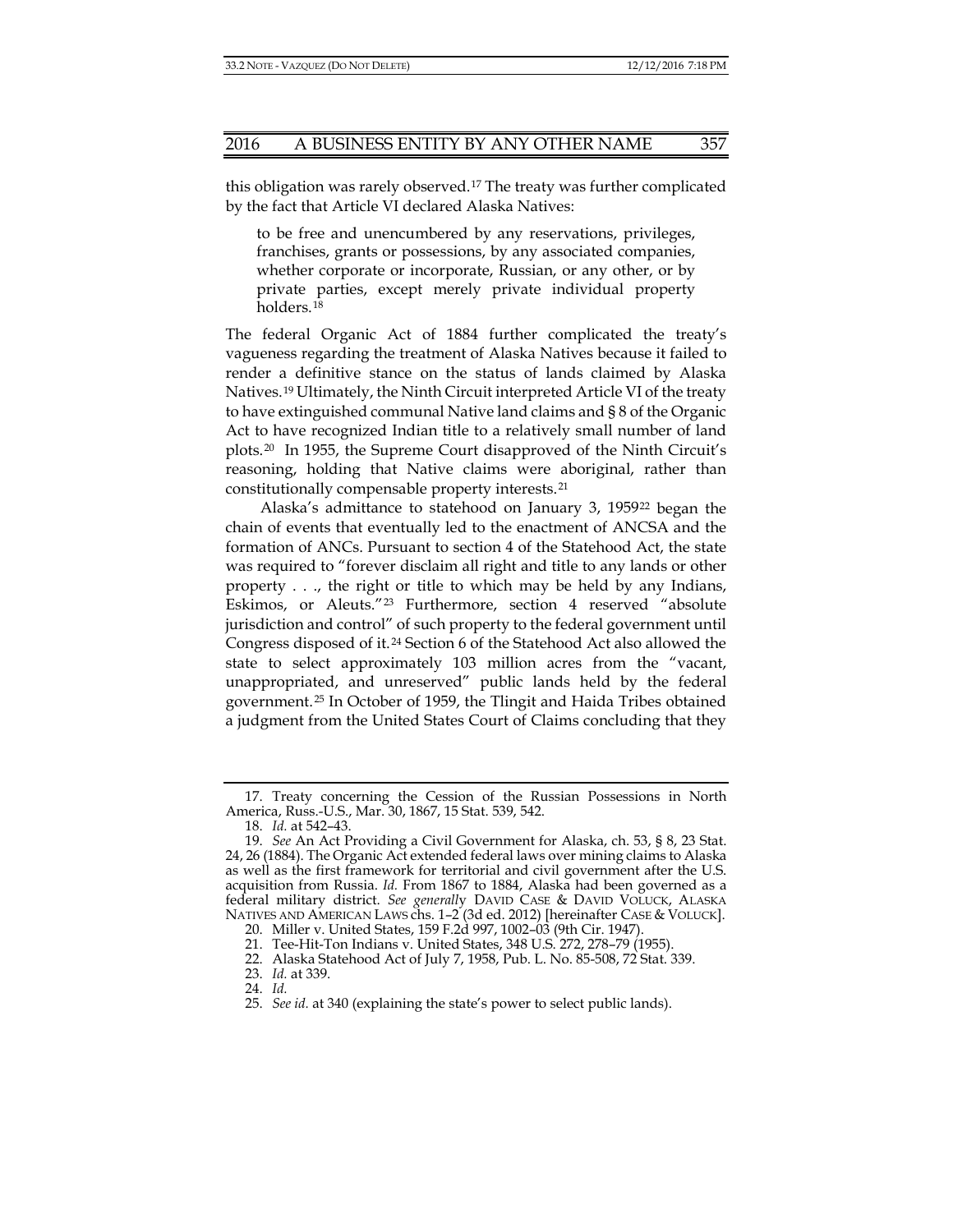held aboriginal title to most of southeast Alaska and were entitled to just compensation<sup>26</sup> $-$ a watershed moment for Alaska Natives.

The *Tlingit & Haida Indians v. United States*[27](#page-5-1) decision served as an impetus for the founding of the Alaska Federation of Natives (AFN) in 1966.[28](#page-5-2) At its first convention, AFN recommended that the Department of the Interior freeze all federal land conveyances pending settlement because an increasing number of non-Natives had begun purchasing Alaskan land following statehood.[29](#page-5-3) Alaska Natives politically organized and protested the notion that lands would be conveyed without their own claims being heard first. $30$  As a result, the Department, under the leadership of Secretary Stewart Udall, stopped the conveyance of all lands from the federal government to address Native claims.[31](#page-5-5) In *Alaska v. Udall*,<sup>[32](#page-5-6)</sup> the state sued to compel the Secretary of the Interior to resume the conveyance of land.<sup>[33](#page-5-7)</sup> At the district court level, the state succeeded on a summary judgment claim, but lost the subsequent appeal asking for the freeze to be terminated when the Native Village of Nenana intervened as a defendant and established that there were genuine material issues as to whether the lands selected were truly "vacant, unappropriated and unreserved" as required by the Alaska Statehood Act*.* This pressed the need to settle claims to the land by the Natives.[34](#page-5-8) These events coincided with the discovery of oil at the Prudhoe Bay oil field on the North Slope and the subsequent desire to construct an 800 mile pipeline to extract these reserves.[35](#page-5-9) Congress introduced legislation resolving the Native claims to avert prolonged litigation and commence pipeline development.[36](#page-5-10)

31. *Id.* at 102.

<span id="page-5-0"></span><sup>26</sup>*.* Tlingit & Haida Indians v. United States, 147 Ct. Cl. 315, 342 (1959). In 1935, both Native groups had been authorized by Congressional Act to pursue aboriginal title claims in the U.S. Court of Claims for compensation owed prior to federal land withdrawals of their aboriginal claims. Act of June 19, 1935, Pub. L. No. 49-388, § 2, 49 Stat. 388, 388.

<sup>27.</sup> *Id.*

<span id="page-5-5"></span><span id="page-5-4"></span><span id="page-5-3"></span><span id="page-5-2"></span><span id="page-5-1"></span><sup>28.</sup> *History: AFN Founded in 1966*, ALASKA FED'N OF NATIVES (last visited Sept. 23, 2016), http://www.nativefederation.org/about-afn/history/.

<sup>29.</sup> BERGER, *supra* note [6,](#page-2-4) at 23.

<sup>30.</sup> R.D. ARNOLD, ALASKA NATIVE LAND CLAIMS 94–103 (1978).

<sup>32.</sup> 420 F.2d 938 (9th Cir. 1969).

<sup>33.</sup> *Id.* at 939–40.

<sup>34</sup>*. Id.*''

<span id="page-5-10"></span><span id="page-5-9"></span><span id="page-5-8"></span><span id="page-5-7"></span><span id="page-5-6"></span><sup>35.</sup> *See generally* Robert T. Anderson, *Alaska Native Rights, Statehood, and Unfinished Business*, 43 TULSA L. REV. 17, 31 (2007) (reviewing the beneficial nexus of ANCSA to potential exploitation of oil and gas in the Prudhoe Bay region). 36. *Id.*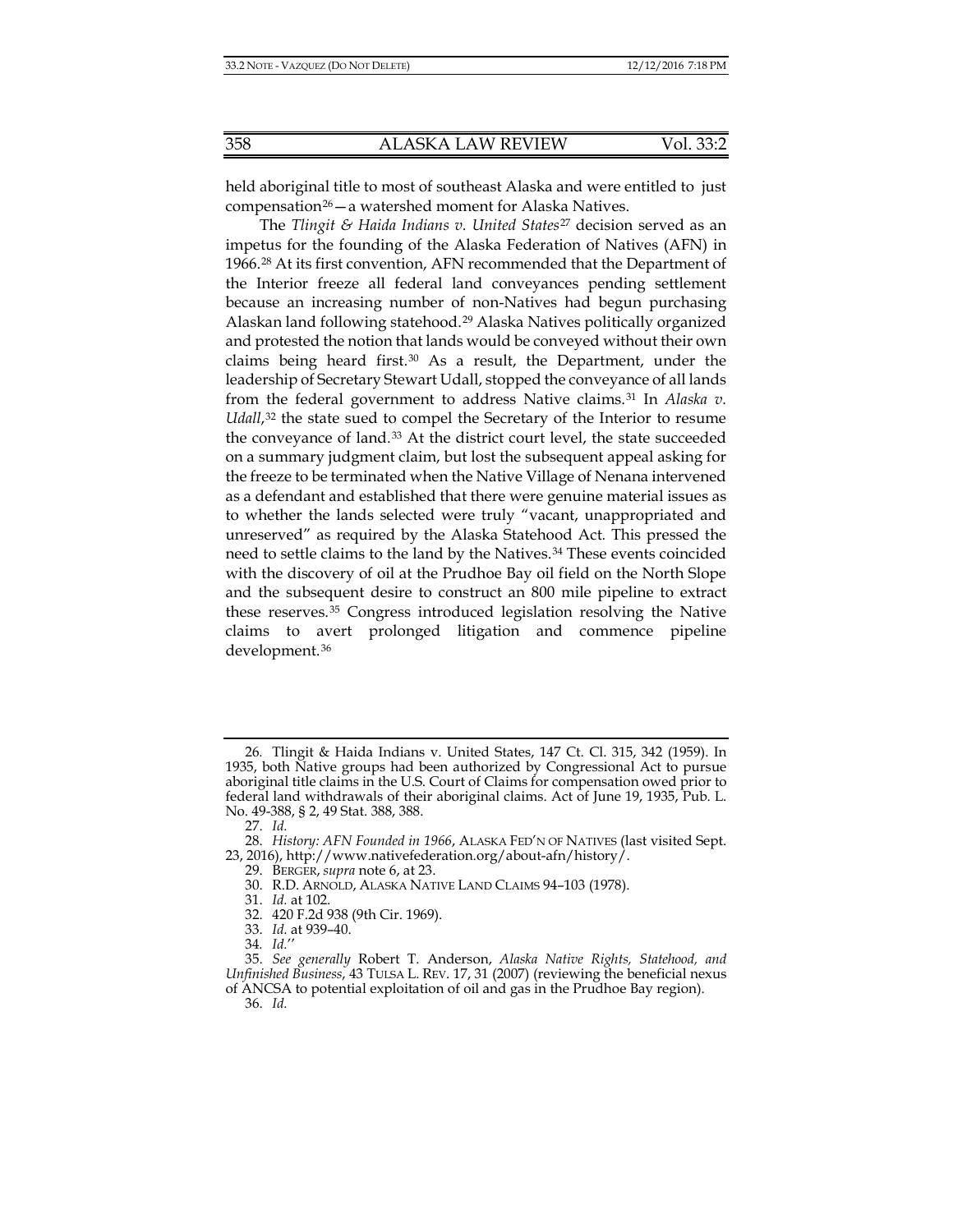#### **B. ANCSA and the Structure of Native Corporations**

The Alaska Native Claims Settlement Act was enacted on December 18, 1971.[37](#page-6-0) ANCSA mandated the conveyance of almost forty-four million acres of land and the cash payment of \$962.5 million (about three dollars per acre) in exchange for the extinguishment of aboriginal land claims.[38](#page-6-1) The federal government contributed \$462.5 million and the state of Alaska contributed \$500 million to the Alaska Native Fund which disbursed settlement payment.<sup>[39](#page-6-2)</sup> ANSCA conveyed 10 percent of Alaska's territory to the natives, while the federal government retained 60 percent and the state of Alaska kept the outstanding 30 percent.<sup>[40](#page-6-3)</sup>

The settlement also created two tiers of the aforementioned ANCs: regional and village corporations.[41](#page-6-4) The first tier includes the twelve larger, regional corporations formed with the intent to group Natives "having a common heritage and sharing common interests." $42$  A thirteenth regional corporation was also established for non-resident Alaska Natives.[43](#page-6-6) The regional corporations were required to incorporate as for-profit entities under the laws of Alaska, and every Native enrolled in that region was issued 100 shares of stock after enrolling.[44](#page-6-7) The second tier includes the village corporations, in which only Natives in eligible villages could enroll for stock.[45](#page-6-8) Importantly, while village corporations were only allowed to hold title to the surface of the land, regional corporations were entitled to both surface and subsurface rights.[46](#page-6-9)

ANCSA § 7 requires 70 percent of "all revenues received" by each regional corporation from "timber resources and subsurface estate patented to it" to be divided annually among all twelve of the land-

<span id="page-6-3"></span><span id="page-6-2"></span><span id="page-6-1"></span><span id="page-6-0"></span><sup>37.</sup> ANCSA, Pub. L. No. 92-203, 85 Stat. 688 (1971) (codified as amended at 43 U.S.C. §§ 1601–1629h (2012)).

<sup>38.</sup> § 1605.

<sup>39.</sup> *Id*.

<sup>40.</sup> BERGER, *supra* note [6,](#page-2-4) at 24.

<sup>41.</sup> 43 U.S.C. §§ 1606–1607.

<sup>42.</sup> *Id*. § 1606(a).

<sup>43.</sup> 43 U.S.C. § 1606(c).

<sup>44.</sup> *Id.* § 1606(d), (g).

<span id="page-6-8"></span><span id="page-6-7"></span><span id="page-6-6"></span><span id="page-6-5"></span><span id="page-6-4"></span><sup>45.</sup> *Id*. § 1607(a). Generally, Alaska Natives received 100 shares from their regional corporations and 100 shares from one of the over 200 village corporations. BERGER, *supra* not[e 6,](#page-2-4) at 24.

Natives associated with a region who did not reside in an eligible village received only regional stock. *Id.*

<span id="page-6-9"></span><sup>46.</sup> 43 U.S.C. § 1611(a). This has resulted in litigation between the regional and village corporations. However, this was ultimately resolved through the court's holding that anything that might be considered part of the mineral estate is subsurface and therefore belongs to the regional corporations. *See* Koniag, Inc. v. Koncor, 39 F.3d 991, 998–99 (9th Cir. 1994).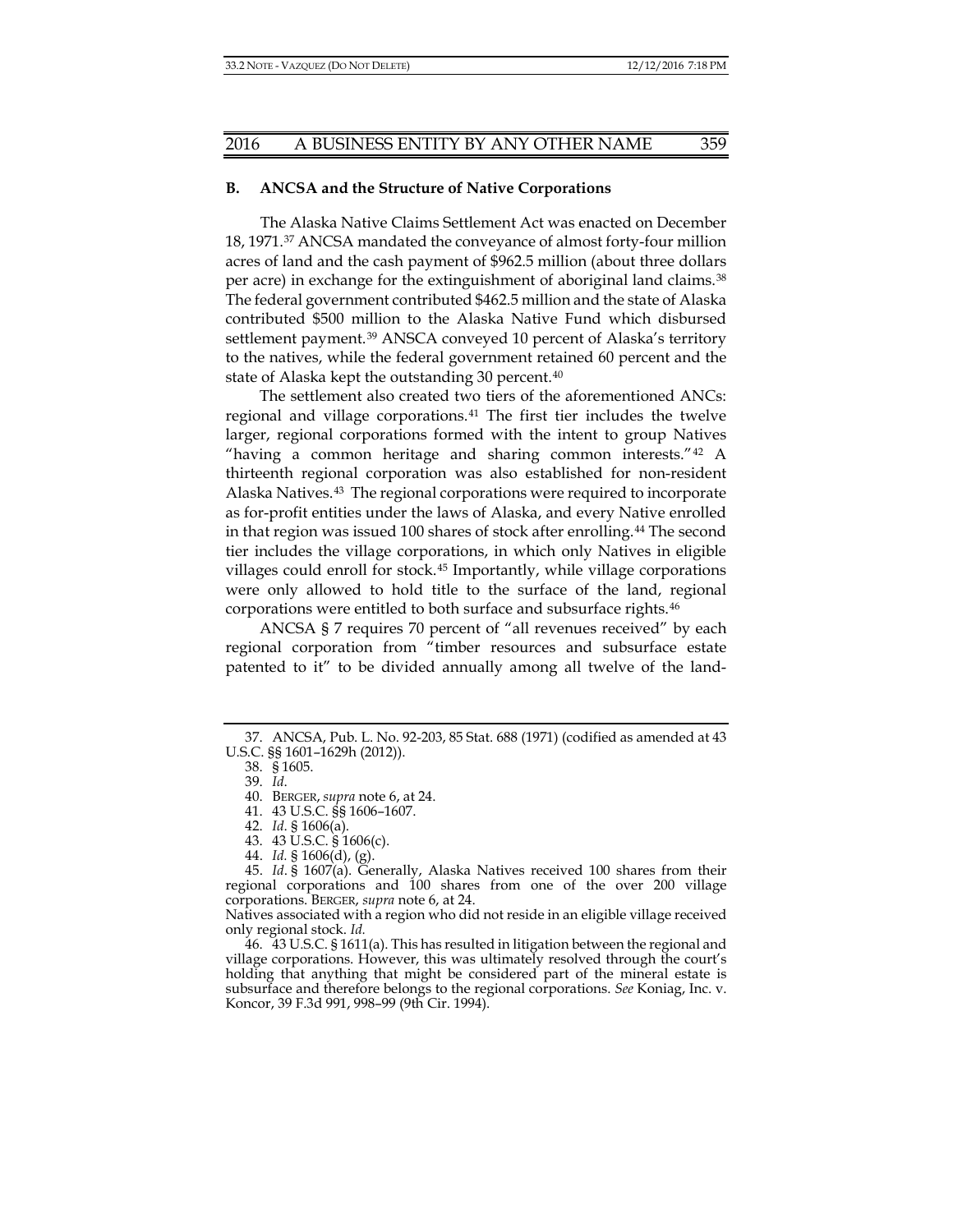owning regional corporations.[47](#page-7-0) Subsequently, ANSCA § 7(k) requires 50 percent of this revenue to be apportioned to the village corporations.[48](#page-7-1)

Moreover, the stocks in ANCs were made inalienable for twenty years.[49](#page-7-2) Natives born after the settlement was enacted were not granted shares under the Act—although some ANCs have allowed for disbursements to those born after the alienability period expired in 1991 through amendments to their own corporate bylaws.<sup>[50](#page-7-3)</sup>

Fifteen years after ANCSA's enactment, the House Committee on Interior and Insular Affairs concluded that few of the statute's intended goals had been attained, particularly those regarding improvement in living standards for Alaska Natives.<sup>[51](#page-7-4)</sup> The regional corporations were marginally better off than the village corporations, although a few were still facing bankruptcy.[52](#page-7-5) Many of the problems with ANCSA were rooted in the exorbitant implementation costs.[53](#page-7-6) Natives were given capital but then told to establish more than 200 business entities, select forty-million acres of land, and coordinate business activities where there had previously been none.[54](#page-7-7) The daunting task presented to ANCs was described by then-President of the Alaska Federation of Natives Janie Leask in a 1984 submission to the President's Commission on Indian Reservation Economies:

What has fallen on Native people and their institutions during the past thirteen years is a legal and administrative burden so overwhelming that in many ways implementing ANCSA has become an end itself . . . . The entire effort has drawn off tens of

<sup>47.</sup> 43 U.S.C. § 1606(i).

<span id="page-7-1"></span><span id="page-7-0"></span><sup>48.</sup> *See* Aleut Corp. v. Arctic Slope Regional Corp. (*Aleut IV*), 484 F. Supp. 482, 487 (D. Alaska 1980) (noting that the purpose of  $7(i)$  revenue sharing is to even out the resource wealth of the Alaska Native regions by redistributing timber and mineral revenues).

<span id="page-7-2"></span><sup>49.</sup> ANCSA, Pub. L. No. 92-203, 85 Stat. 688, 692 (1971) (codified as amended at 43 U.S.C. § 1606(h)(1) (2012)).

<span id="page-7-3"></span><sup>50.</sup> *Id*. § 1604(a). Those born after 1971 have been referred to sardonically as the "after-borns." The manner in which the settlement failed to account for the children and grandchildren of Natives has been a point of contention and deeply divisive. Thomas R. Berger, Judge, Supreme Court of British Columbia, Speech at United Tribes of Alaska Convention (Oct. 1985), *available at* http://www.alaskool.org/projects/ancsa/vlgjour.htm. *See* BERGER, *supra* note [6,](#page-2-4)  at 31–32 (discussing the manner in which this has strained kinship ties within ANCs); CHARLES WILKINSON, BLOOD STRUGGLE: THE RISE OF MODERN INDIAN NATIONS 237 (2005) (noting the new inequity created by a system that devised shares to Alaska Natives at a specific date to settle land claims).

<sup>51.</sup> H.R. REP. NO. 100-31, 100th Cong., 1st Sess. (Mar. 27, 1987) at 3.

<span id="page-7-7"></span><span id="page-7-6"></span><span id="page-7-5"></span><span id="page-7-4"></span><sup>52.</sup> *See id*. at 4–5 (finding the village corporations "failed to meet the economic social and cultural needs of the Alaska Native.").

<sup>53.</sup> CASE & VOLUCK, *supra* note [19,](#page-4-9) at 179.

<sup>54.</sup> *Id.*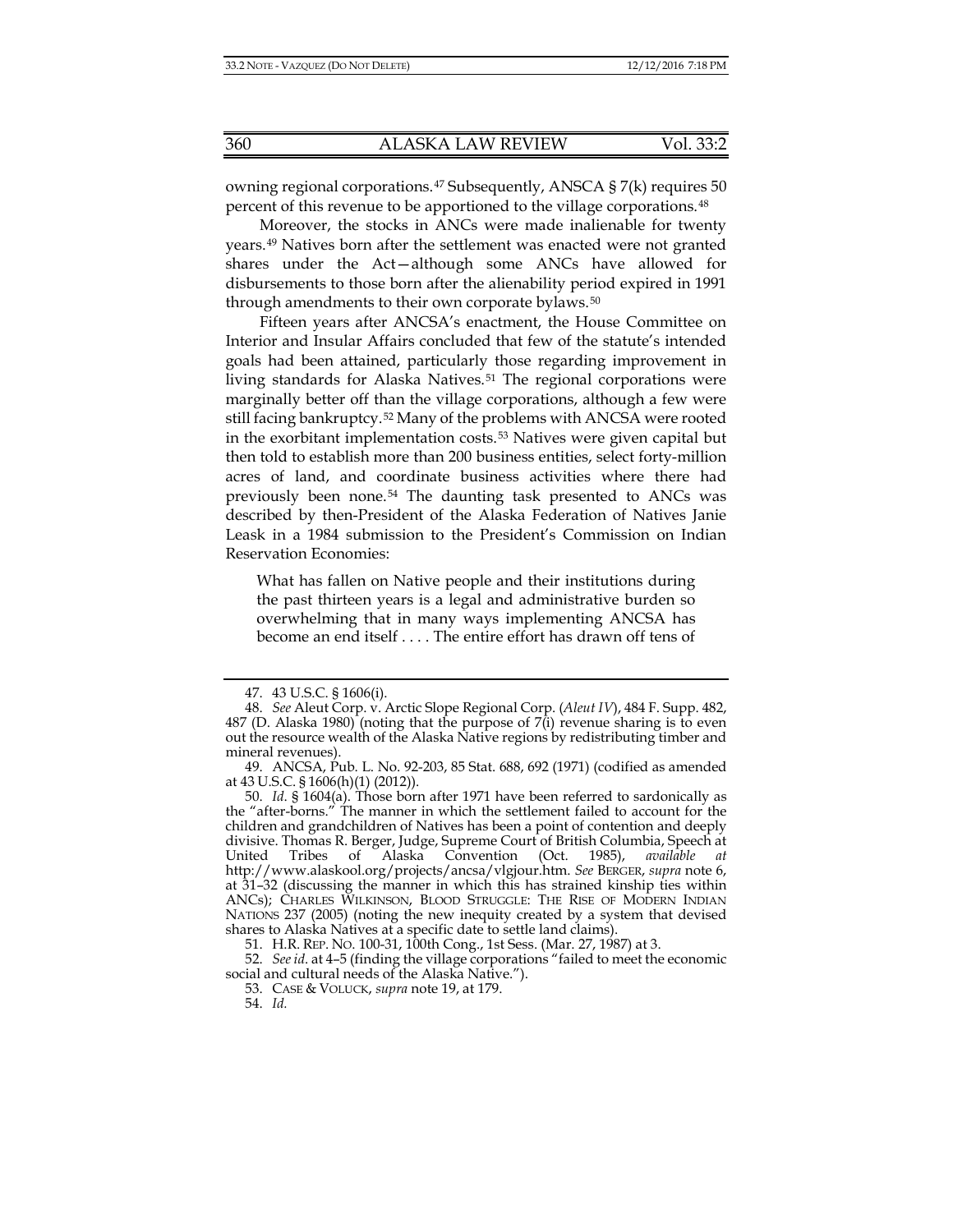millions of dollars which more properly could have been put into business investments, human-resource development, communications between stockholders and corporate leaders, and training and technical assistance for village corporation personnel . . . . If the implementation costs were heavy for regions it was worse for the villages, especially the small ones, because they had so little cash from the Alaska Native Fund to begin with. We now have villages which are almost broke from going through the steps of incorporation, corporate election, enrollments, stock issuances, land conveyances, CPA audits, meetings, decisions, public reporting, ect. [sic], etc., etc. They haven't made much money or really engaged in much economic development activity. But they have implemented ANCSA. And many of them have now come to a point where they have to sell some of their land in order to keep going.<sup>[55](#page-8-0)</sup>

In response to these deficiencies and obstacles, Congress passed a series of amendments to ANCSA that included indefinite tax exemptions and protection from creditors on lands that were not developed as well as the continuance of the restriction on the sale of ANCSA stock.[56](#page-8-1) Other amendments enabled shareholders to decide whether to admit children born after 1971.[57](#page-8-2) Every two years, Congress has continued to relieve ANCs of many obligations that normally accompany corporate activities such as reporting requirements, transfer restrictions, and other board responsibilities.[58](#page-8-3) These modifications, coupled with overcoming the growing pains of mastering the corporate form, can be credited with ANCs' subsequent ascent as an economic force in Alaska.[59](#page-8-4) ANC annual revenues account for about a quarter of Alaska's gross domestic

<sup>55.</sup> H.R. REP. NO. 100-31, at 4.

<span id="page-8-1"></span><span id="page-8-0"></span><sup>56.</sup> Alaska Native Claims Settlement Act Amendments of 1987, Pub. L. No. 100-241, ch. 11, § 907, 101 Stat. 1788, 1806–07 (1988) (codified as amended at 43 U.S.C. § 1636 (2012)) [hereinafter 1987 Amendments]. Though titled the "Amendments of 1987," enactment occurred on February 3, 1988. CASE & VOLUCK, *supra* note [19,](#page-4-9) at 185 n.113. Moreover, they are popularly referred to as the "1991 Amendments" because of the provisions changing the original 1991 deadline on inalienability of the shares in ANCs. *Id.*

<sup>57.</sup> 43 U.S.C. § 1636.

<sup>58.</sup> CASE & VOLUCK, *supra* note [19,](#page-4-9) at 180.

<span id="page-8-4"></span><span id="page-8-3"></span><span id="page-8-2"></span><sup>59.</sup> Tim Bradner, *Native corporations doing well, for now, but problems still loom,* ALASKA JOURNAL OF COMMERCE (Oct. 13, 2011, 8:47 AM), http://www.alaskajournal.com/community/2011-10-13/native-corporationsdoing-well-now-problems-still-loom#.Vx0l-ZMrJE4. In 2010, eight of the ten highest grossing Alaskan-owned businesses were Native corporations; four had revenues greater than \$1 billion. *Id.*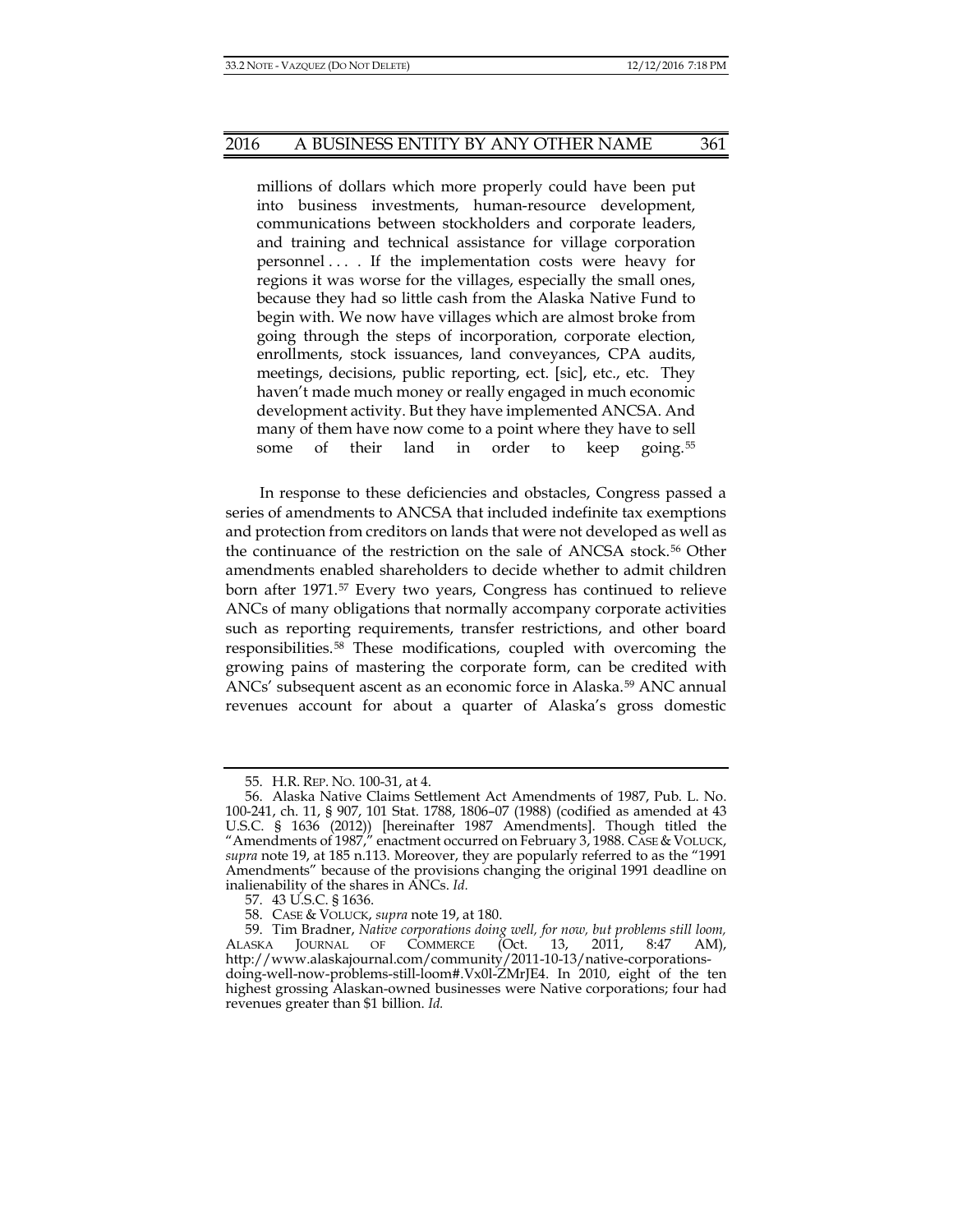<span id="page-9-6"></span>product.[60](#page-9-0) Following a short dip in fiscal year 2013, corporate revenues have rebounded — the economic viability of ANCs is strong.<sup>[61](#page-9-1)</sup> Specifically, in 2014, revenue performance increased just 1 percent from 2013 across all the regional corporations.[62](#page-9-2) Although revenue remained relatively stagnant, profitability in 2014 increased by 98 percent from 2013.[63](#page-9-3)

# **C. ANCSA, Accountability, and Promoting the Good of Alaska Natives**

ANCSA's primary purpose was to settle Native claims, but its innovative secondary purpose is closely tied to the corporate form: the rapid assimilation of Alaska Natives into the American free market economy.[64](#page-9-4) Douglas Jones'[65](#page-9-5) testimony at the March 1, 1984 Alaska Native Review Commission Round Table discussions in Anchorage noted that:

[The] mechanisms that we chose, of how the land was allotted and the money provided were really rooted, themselves, in what I think we were trying to accomplish in a social engineering way . . . [W]e were trying to accomplish some things socially. We were trying to accomplish some things individually. That is, for individual Natives and not just collectively, and that's why we had a mix of things that had to do with individuals and things that had to do with collectivism. . . . So there's a whole lot of things, devices, that were crafted in that act that I think . . . could

<span id="page-9-0"></span><sup>60.</sup> Gerad Godfrey, *My Turn: Native corps. more important than ever*, JUNEAU EMPIRE (Dec. 16, 2015, 1:03 AM), http://juneauempire.com/opinion/2015-12- 16/my-turn-native-corps-more-important-ever. Mr. Godfrey is Governor Bill Walker's senior advisor on rural business and intergovernmental affairs. *Id.*

<span id="page-9-1"></span><sup>61.</sup> Tim Bradner, *Native regional corporations net income rebounded in 2014,* ALASKA JOURNAL OF COMMERCE (Dec. 2, 2015, 2:11 PM), http://www.alaskajournal.com/2015-12-02/native-regional-corporations-netincome-rebounded-2014#.Vx0mypMrJE4. In 2014, total revenue for the corporations was \$8.57 billion compared with \$8.49 billion in 2013. Comparatively, the annual combined revenue of the regional corporations in 2001 stood at \$2.1 billion. Tim Bradner, *Native corporations prove their mettle*, ALASKA JOURNAL OF COMMERCE (Apr. 7, 2001, 8:00 PM), http://www.alaskajournal.com/community/2001-04-08/native-corporationsprove-their-mettle#.Vx0qcJMrJE4.

<span id="page-9-2"></span><sup>62.</sup> ANCSA REGIONAL ASSOCIATION, 2014 ECONOMIC IMPACT REPORT, 9 (2014) http://ancsaregional.com/wp-content/uploads/2013/12/ANCSA\_economicreport.pdf [hereinafter 2014 ANCSA IMPACT REPORT].

<sup>63.</sup> *Id.*

<sup>64.</sup> CASE & VOLUCK, *supra* note [19,](#page-4-9) at 188.

<span id="page-9-5"></span><span id="page-9-4"></span><span id="page-9-3"></span><sup>65.</sup> Douglas Jones was a member of the Federal Field Committee which laid the groundwork for ANSCA. ALASKA NATIVE REVIEW COMMISSION, *ANCSA Institutions and Legal Regimes*, vol. IV at 293 (Mar. 1, 1984) (transcript available in the University of Alaska Fairbanks Rasmuson Library). He later served as Senator Mike Gravel's assistant. *Id.*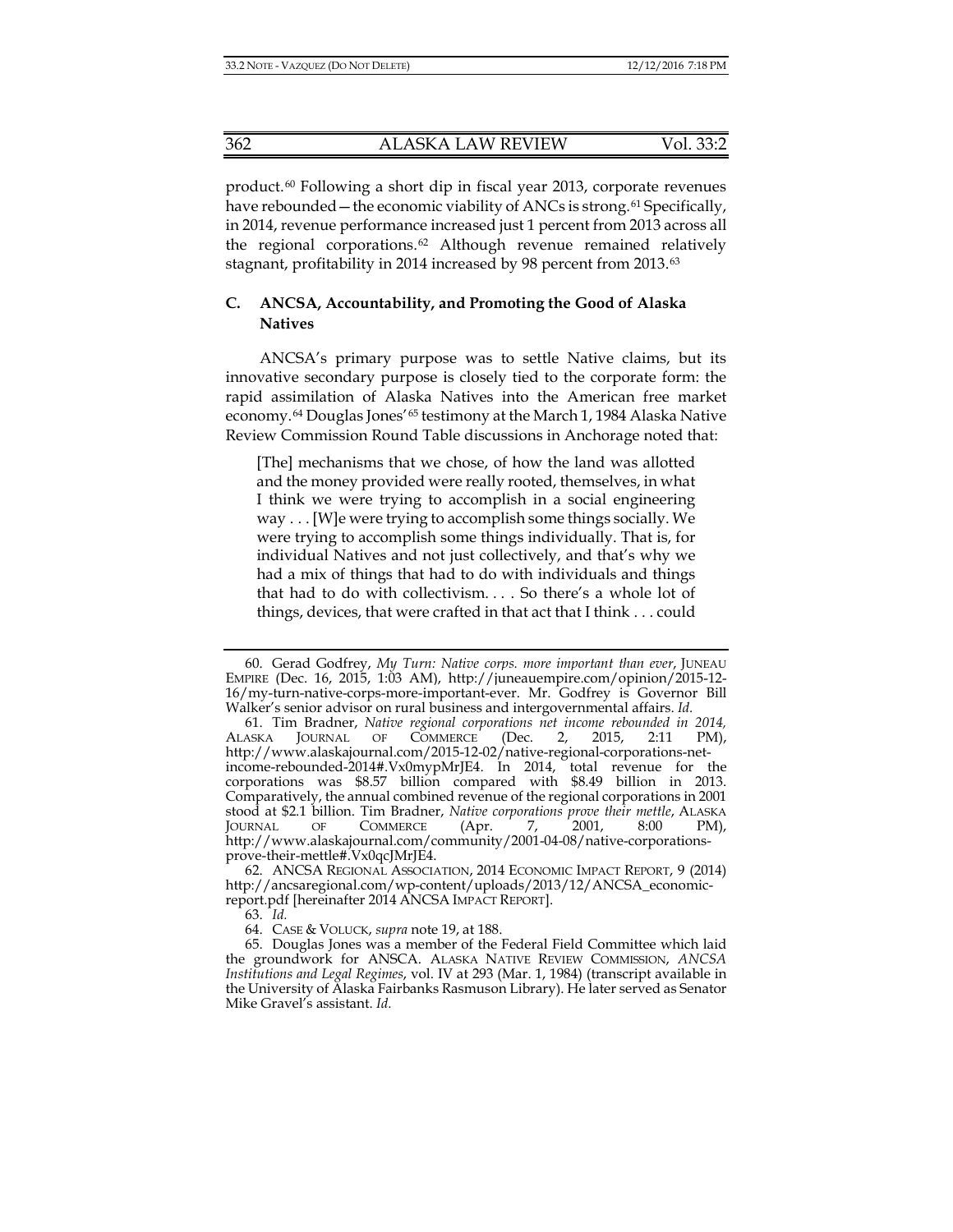fairly be described as pointed toward a social individual and attitudinal changes. Now, I'm thinking [that] the private corporation matter and the financial experiences matter have to do with attitudinal changes that we were hoping to accomplish, maybe even some cultural ones.<sup>[66](#page-10-0)</sup>

As a result, the corporate form became the vehicle by which Alaska Natives were given a form of control over their lands and, ultimately, economic life. Thus, it is worth assessing the following features of ANCs: (1) the restrictions on stocks; (2) the particular manner in which ANCs are regulated and managed; (3) the corporate structure; and (4) the benefits that they confer on shareholders.

#### *1. Stock Restrictions: Alienability and Transfer*

An initial concern facing Alaska Natives was the alienability of ANC stock.[67](#page-10-1) Alaska Natives feared ANCs might fall into the hands of non-Natives.[68](#page-10-2) This issue was resolved with the 1987 Amendments, which extended the initial two-decade resale restrictions on all shares indefinitely until a majority of all outstanding shareholders votes to eliminate them.[69](#page-10-3) Only one ANC put the option to remove the stock restrictions to a shareholder vote, which narrowly rejected the option.[70](#page-10-4) The 1987Amendments thus preserved ANCs as special corporate entities that do not simply allow individual shareholders to sell stock outside the Native population, but rather require the community to act collectively to allow such sales.[71](#page-10-5)

Transfer to subsequent generations was a related concern due to the limited seed money from the single settlement. ANCSA's drafters had only contemplated the issuance of stock to Natives born before the settlement.[72](#page-10-6) Those born after December 18, 1971 were left without stock—straining filial relations of some Alaska Natives.[73](#page-10-7) The 1987 Amendments resolved this problem by adding a provision allowing Native shareholders to issue stock to children born after the settlement if

<sup>66.</sup> *Id*. at 363 (statement of Douglas Jones).

<span id="page-10-1"></span><span id="page-10-0"></span><sup>67.</sup> *See id*. at 360 (testimony from Douglas Jones noting that ANCs were structured with inalienable stock in order to prevent Native assets from ultimately "fall[ing] into non-Native hands" if the stock corporations were sold).

<sup>68.</sup> *Id.*

<sup>69.</sup> 1987 Amendments, sec. 5, § 7(h), 101 Stat. 1788, 1792–93 (1988).

<span id="page-10-7"></span><span id="page-10-6"></span><span id="page-10-5"></span><span id="page-10-4"></span><span id="page-10-3"></span><span id="page-10-2"></span><sup>70.</sup> Eve Rose, *Vote Keeps CIRI Stock Native-Held*, ANCHORAGE DAILY NEWS, Mar. 7, 1998, at A-1.

<sup>71.</sup> 1987 Amendments, § 5 (codified as amended at 43 U.S.C. § 1606(h)).

<sup>72.</sup> *Id.* § 4 (codified as amended at 43 U.S.C. § 1606(g)).

<sup>73.</sup> *Id.*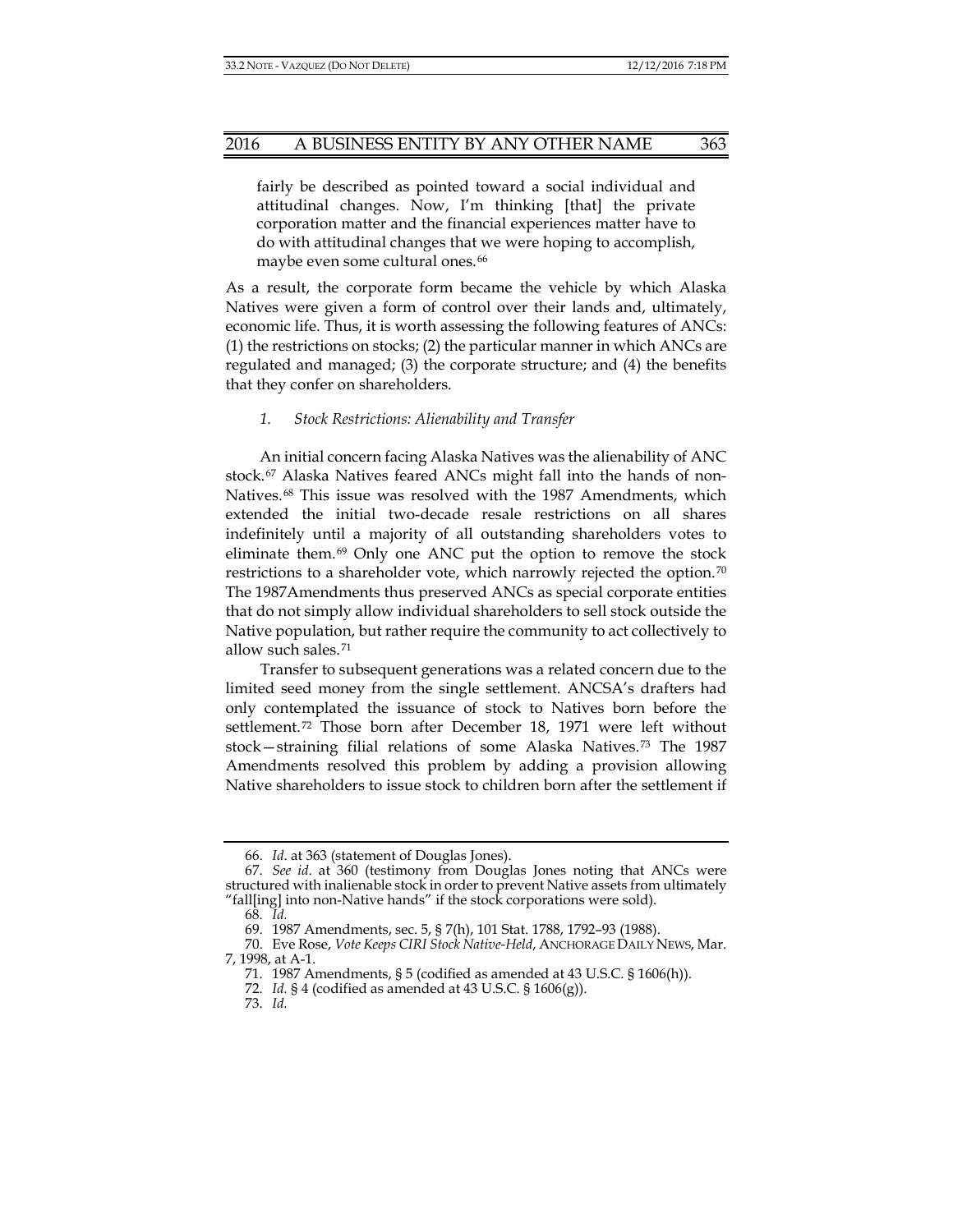ANCs decided to do so through amendments to their bylaws and subsequent resolutions.<sup>[74](#page-11-0)</sup>

### *2. Securities Laws and Regulation of ANCs*

ANCSA's 1976 and subsequent 1987 amendments exempt ANCs from federal securities laws provided they do not issue unrestricted stock, terminate the restriction on the stock, or file a registration statement with the Securities Exchange Commission (SEC).[75](#page-11-1) Exemption from federal securities laws is particularly advantageous to ANCs due to the high cost of compliance with SEC disclosure obligations.[76](#page-11-2) Moreover, due to the composition of ANC shareholders, such disclosure is less crucial to protect the unaware investor.[77](#page-11-3) Although ANCs are exempt from SEC disclosures, ANCs must still report "substantially all the information" included in an SEC registrant's annual report to shareholders.[78](#page-11-4) Another shareholder safeguard required ANCs to conduct annual audits in accordance with generally accepted standards and that the audits be "transmitted to each shareholder."[79](#page-11-5) Because ANCs provide the SEC with "substantially all the information" required in annual registration forms, this information differs from that required in an SEC registrant's annual report under Securities Exchange Act of 1934 and is likely less burdensome.[80](#page-11-6) A 2012 Government Accountability Office (GAO) Report

76. H.R. REP. NO. 94-729, 19 (1975).

<span id="page-11-7"></span><span id="page-11-0"></span><sup>74.</sup> *Id.* At least eleven of the Native corporations have approved the issuance of stock to the children of the original shareholders. *See* Alex DeMarban, *After Calista vote, descendant dilemma looms for Alaska Native corporations*, ALASKA DISPATCH NEWS (July 19, 2015), http://www.adn.com/article/20150719/aftercalista-vote-descendant-dilemma-looms-alaska-native-corporations (noting that this issue is one that the regional corporations are moving forward with very cautiously).

<span id="page-11-1"></span><sup>75.</sup> Act of Jan 2, 1976, sec. 3, § 28, 89 Stat. 1145, 1147 (amending ANCSA to exempt all ANCSA corporations from the provisions of the Securities Act of 1933, the Securities Exchange Act of 1934, and the Investment Company Act of 1940 until the end of 1991). These were likely the earliest amendments by Congress that made the regulatory burden on ANCs less cumbersome. *See* 1987 Amendments, sec. 14, § 28, 101 Stat. at 1811 (amending the 1976 exemptions). The 1987 Amendments extended the exemption from the federal securities laws beyond 1991 so long as the corporations continued the restrictions on shares. *Id.*

<span id="page-11-3"></span><span id="page-11-2"></span><sup>77.</sup> *See id.* at 20 (noting that federal regulation of the Native corporations was not necessary to protect the Native shareholders or the public during the time period in which stock in ANCs could not be sold).

<sup>78.</sup> 1987 Amendments, sec. 14, § 28(a)(c)(1), 101 Stat. at 1811.

<span id="page-11-5"></span><span id="page-11-4"></span><sup>79.</sup> *Id*. *See Id*. sec. 12(a), § 7(o), 101 Stat. at 1810 (striking the requirement that ANCs' audited financial statements be transmitted to the Secretary of the Interior and the Senate and House Committees on Interior and Insular Affairs).

<span id="page-11-6"></span><sup>80.</sup> U.S. GOV'T ACCOUNTABILITY OFFICE, GAO-13-121, REGIONAL ALASKA NATIVE CORPORATIONS: STATUS 40 YEARS AFTER ESTABLISHMENT, AND FUTURE CONSIDERATIONS, 34 (2012) [hereinafter GAO*,* REGIONAL ALASKA NATIVE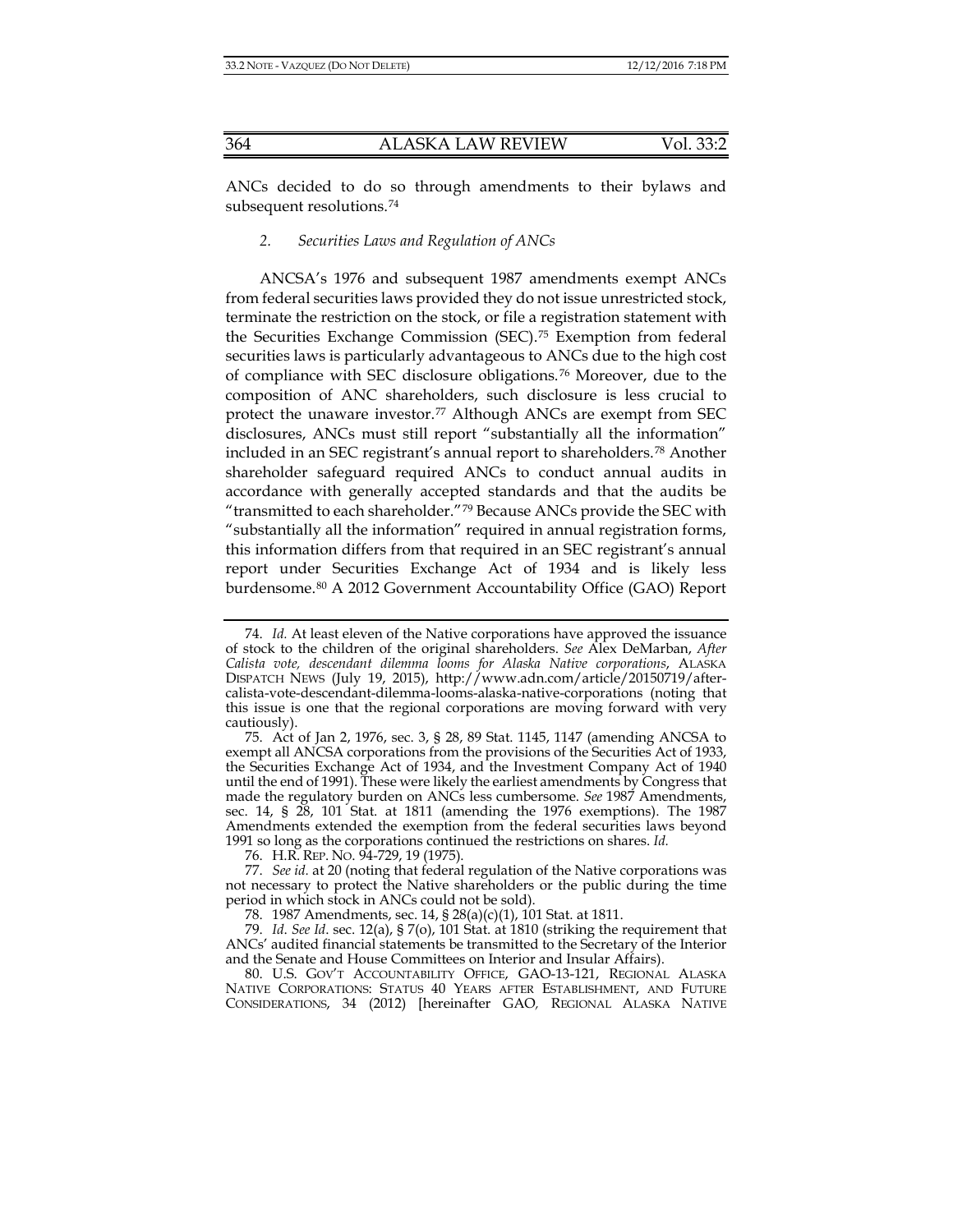on the regional corporations collaborated with the SEC in assessing the content of the 2010 annual reports.[81](#page-12-0) In the GAO report, SEC staff noted that ANCs' annual Management Discussion and Analysis disclosures (MD&A) did not fully explain material uncertainties that might reasonably affect future trends and prospects in the shares as would be required of other registrants.[82](#page-12-1) Additionally, because ANCs are required to produce annual shareholder reports containing "substantially all the information" found in a regular SEC registration, the SEC staff faced uncertainty as to which accounting standards and disclosures the corporations should follow.[83](#page-12-2)

Although ANCs are exempt from most federal reporting requirements, they must comply with other state regulations.[84](#page-12-3) Following Congress's approval of exemption from federal securities laws, the State of Alaska enacted what might be called the "Alaska mini-securities statutes." These laws only apply to ANCs with 500 or more shareholders and \$1 million or more in assets.[85](#page-12-4) ANCs must disclose information about the performance of the board of directors and the company as well as information related to the solicitation of proxies or propositions before shareholders at annual shareholders' meetings.[86](#page-12-5) Alaska also requires ANCs to submit biennial reports containing information about the current board of directors, the number of shares issued, and other related information.[87](#page-12-6) Failure to comply with the biennial reporting or biennial corporation tax allows the state to involuntarily dissolve the corporation.[88](#page-12-7) If the State determines a violation has occurred, it may authorize administrative action.[89](#page-12-8) Data from 1978 to 2011 indicates the

82. *Id.* at 34.

83. *Id.*

84. ALASKA STAT. §§ 45.55.138–.139 (2012).

85. *Id.*

- 86. *Id.* §§ 08.305–.365 (2012).
- 87. *Id.* §§ 10.06.960(i), (k) (2012).

<span id="page-12-7"></span><span id="page-12-6"></span><span id="page-12-5"></span><span id="page-12-4"></span><span id="page-12-3"></span><span id="page-12-2"></span>88. GAO*,* REGIONAL ALASKA NATIVE CORPORATIONS, *supra* note [80,](#page-11-7) at 11. Alaska has never dissolved a regional corporation involuntarily. *Id.* n.24. However, in 2010 the thirteenth regional corporation—the designated corporation for those not living in Alaska at the time of the settlement—was put on notice of potential involuntary dissolution. *Id.* Several village corporations have been involuntarily dissolved by the state. *Id*. It should be noted that exploring preemption conflicts in the state's dissolution of federally mandated corporations, while possible, is a subject for another article.

<span id="page-12-8"></span>89. *Id*. at 35–36. Administrative orders have been delivered in the case of the

<span id="page-12-1"></span><span id="page-12-0"></span>CORPORATIONS]. Specifically, Rule 14a-3(b) of the 1934 Exchange Act establishes requirements for information included in annual reports to shareholders accompanying an SEC registrant's proxy solicitation. *Id.* at 31 n.51. This form is less detailed than the annual report known as Form 10-K that SEC registrants must file. *Id.*

<sup>81.</sup> *Id.* at 32–37.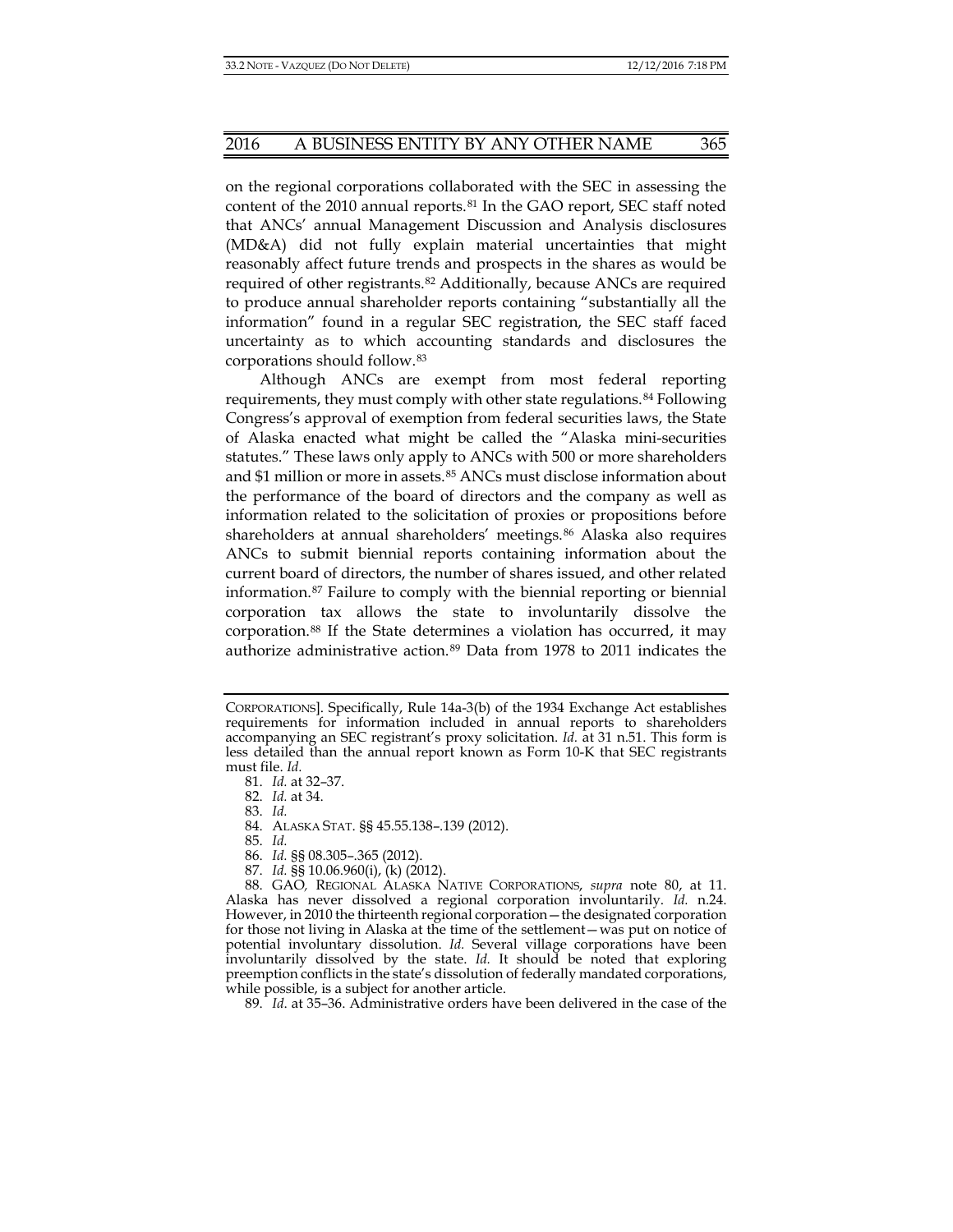State issued at least twenty-nine administrative actions against various regional corporations.[90](#page-13-0) Violators may be ordered to cease the violation, to file future proxy solicitations before distribution to shareholders for a time period, and to pay fines.<sup>[91](#page-13-1)</sup> The courts have also enforced traditional common law duties of care and loyalty on corporate directors and officers.[92](#page-13-2)

The 2012 GAO Report noted that, although the State has the authority to review all proxy solicitations, it primarily reviews only those for which a corporation or shareholder has filed a complaint.<sup>[93](#page-13-3)</sup> The State does not investigate whether ANCs are in compliance with the threshold requirements for proxy statements, but instead relies on these complaint and self-reporting mechanisms.[94](#page-13-4)

#### *3. Board Membership and Structure of the Corporations*

Membership in a regional corporation board is subject to two major requirements: directors must be over the age of eighteen and must be a shareholder of the corporation.[95](#page-13-5) All ANCs elect directors by cumulative shareholder voting.<sup>[96](#page-13-6)</sup> However, notwithstanding these basic requirements, the corporations may establish their own bylaws.<sup>[97](#page-13-7)</sup> Consequently, board sizes range from nine to twenty-three members.<sup>[98](#page-13-8)</sup> The State requires regional corporations to include information for board candidates in their proxy solicitations for director elections including

following violations: failure to file proxy materials meeting filing requirements, failure to include required information in proxy solicitations which could make statements materially false or misleading, and the inclusion of materially false and misleading information. *Id.*

<span id="page-13-0"></span><sup>90.</sup> *Id.* Six of the investigations resulting in administrative orders involved a regional corporation's board solicitation. *Id.* Twenty-two were related to shareholder solicitations. *Id.* One involved a village corporation's failure to comply with state proxy requirements by placing advertisements in a local newspaper requesting that the shareholders vote for two candidates seeking election to a regional corporation's board. *Id.*

<sup>91.</sup> *Id*.

<span id="page-13-2"></span><span id="page-13-1"></span><sup>92.</sup> *See, e.g.*, Henrichs v. Chugach Alaska Corp., 250 P.3d 531, 532–33 (Alaska 2011) (affirming liability of a director and officer found to have breached their duties of loyalty and care and imposing a five-year sanction on service on the board of directors); Brown v. Ward, 593 P.2d 247, 251 (Alaska 1979) (invalidating false and misleading proxy solicitation forms).

<sup>93.</sup> GAO, REGIONAL ALASKA NATIVE CORPORATIONS, *supra* not[e 80,](#page-11-7) at 35.

<span id="page-13-8"></span><span id="page-13-7"></span><span id="page-13-6"></span><span id="page-13-5"></span><span id="page-13-4"></span><span id="page-13-3"></span><sup>94.</sup> *Id*. Although self-regulation may provide autonomy, it is also a product of necessity. *See id.* (noting that State officials have indicated they do not lack the resources to routinely review proxy filings for compliance).

<sup>95.</sup> 43 U.S.C. § 1606(f).

<sup>96.</sup> GAO, REGIONAL ALASKA NATIVE CORPORATIONS, *supra* note 74, at 25.

<sup>97.</sup> *See id.* at 17 (showing the variation of corporate policies and bylaws). 98. *Id.* at 17.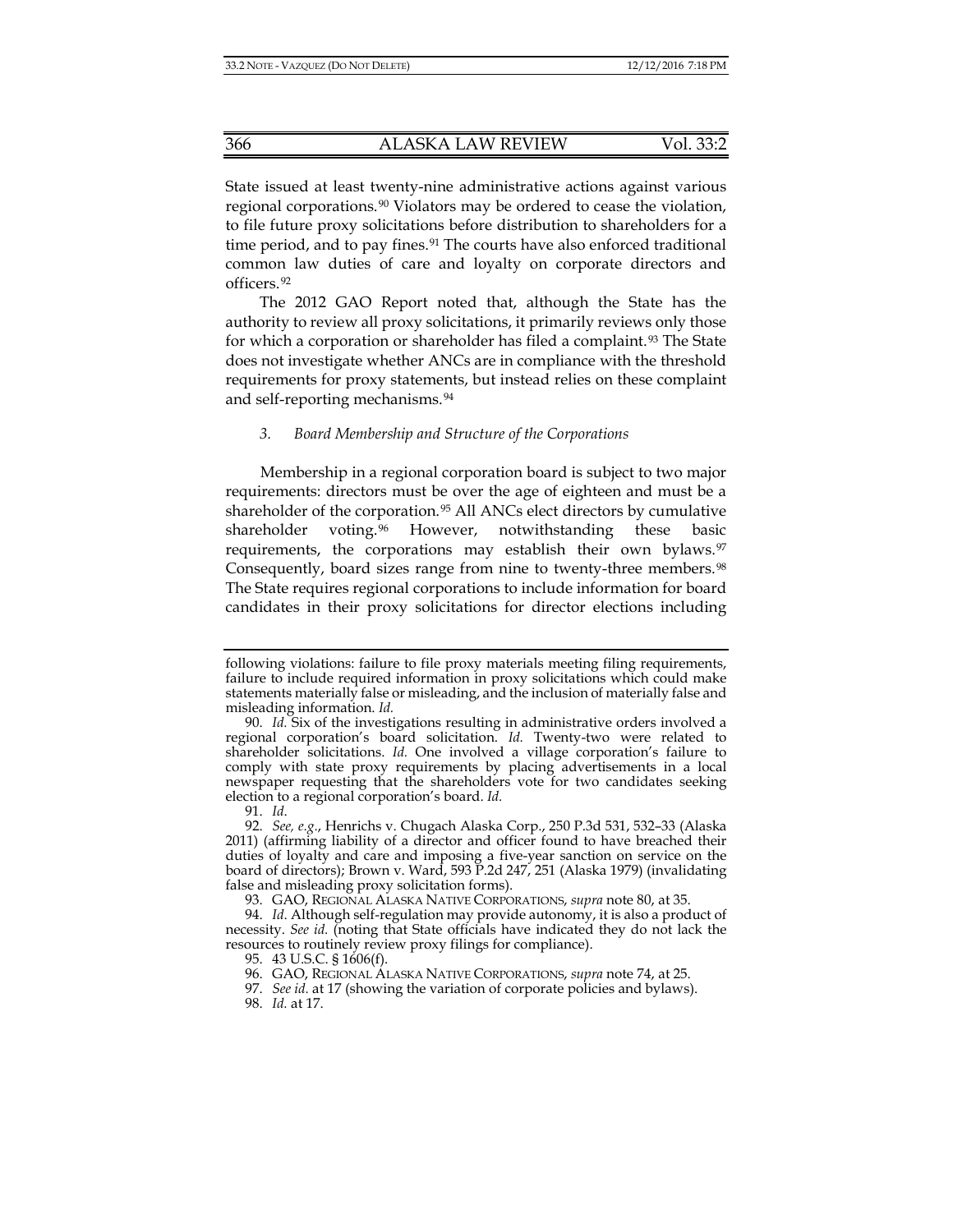their name, age, address, all positions and offices presently held with the ANC, and business experience within the past five years.<sup>[99](#page-14-0)</sup> Director terms are three years and staggered so that generally one-third of the positions are up for election each year.[100](#page-14-1) Five regional corporations require board representation from specifically delineated regions within the greater area from which they draw shareholders to better represent the interests of all Alaska Native groups.[101](#page-14-2)

ANCs are generally given more discretion to manage themselves than other corporations. This accounts for their substantial exemption from federal regulation and the manner in which they largely selfregulate in accordance with Alaska's securities laws. This is so because, unlike other corporations, the shares in ANCs are nontransferable, tying ownership to a community with goals that transcend profit maximization. Overall, the primary purpose of ANCs is to raise the standard of living for Alaska Natives.

# *4. ANCs, Conferring Benefits and the Greater Good of the Native Community*

Beyond its mission of bringing Alaska Natives into the mainstream commercial world, ANCSA also allows ANCs to provide a wide variety of benefits to shareholders.[102](#page-14-3) Unlike traditional corporations, ANCs are not focused on boosting share prices or raising dividends.[103](#page-14-4) To be sure, all ANCs confer dividends to enrolled Alaska Natives. However, ANCs also supply shareholders with other nonconventional benefits such as scholarships, funeral benefits, charitable and in-kind donations, employment opportunities, cultural preservation, land management, opportunities for economic development and advocacy.[104](#page-14-5) All ANC shareholders hold the same class of stock and receive the same dividends

<sup>99.</sup> ALASKA ADMIN. CODE tit. 3, §§ 08.345(b)(1)(A), (B), (F) (2016).

<sup>100.</sup> GAO, REGIONAL ALASKA NATIVE CORPORATIONS, *supra* not[e 80,](#page-11-7) at 22.

<sup>101.</sup> *Id.*

<span id="page-14-3"></span><span id="page-14-2"></span><span id="page-14-1"></span><span id="page-14-0"></span><sup>102.</sup> *See, e.g.*, *id.* at 38, 40–48 (describing benefits authorized by ANCSA, including those which "promote the health, education, or welfare of shareholders and other Alaska Natives").

<span id="page-14-4"></span><sup>103.</sup> *See id.* at 38 (discussing the professed intent of regional corporations to "provide economic, cultural, social, or all three types of benefits" to shareholders).

<span id="page-14-5"></span><sup>104.</sup> *See id*. at 39 tbl.6, 40–48 (noting that regional corporation dividend payments in 2010 ranged from \$2.35 per share to \$64.26 per share, but that dividends declared in any year represent only a snapshot for the current year); *see also* Morgan X'atkeen Howard, *Dividends do not define success for Alaska Native Corporations*, ALASKA DISPATCH NEWS, Oct. 23, 2014, http://www.adn.com/article/20141023/dividends-do-not-define-success-

alaska-native-corporations (noting that dividends are a poor measure of success for Native corporations because other benefits better gauge improvements to the lives of Alaska Natives).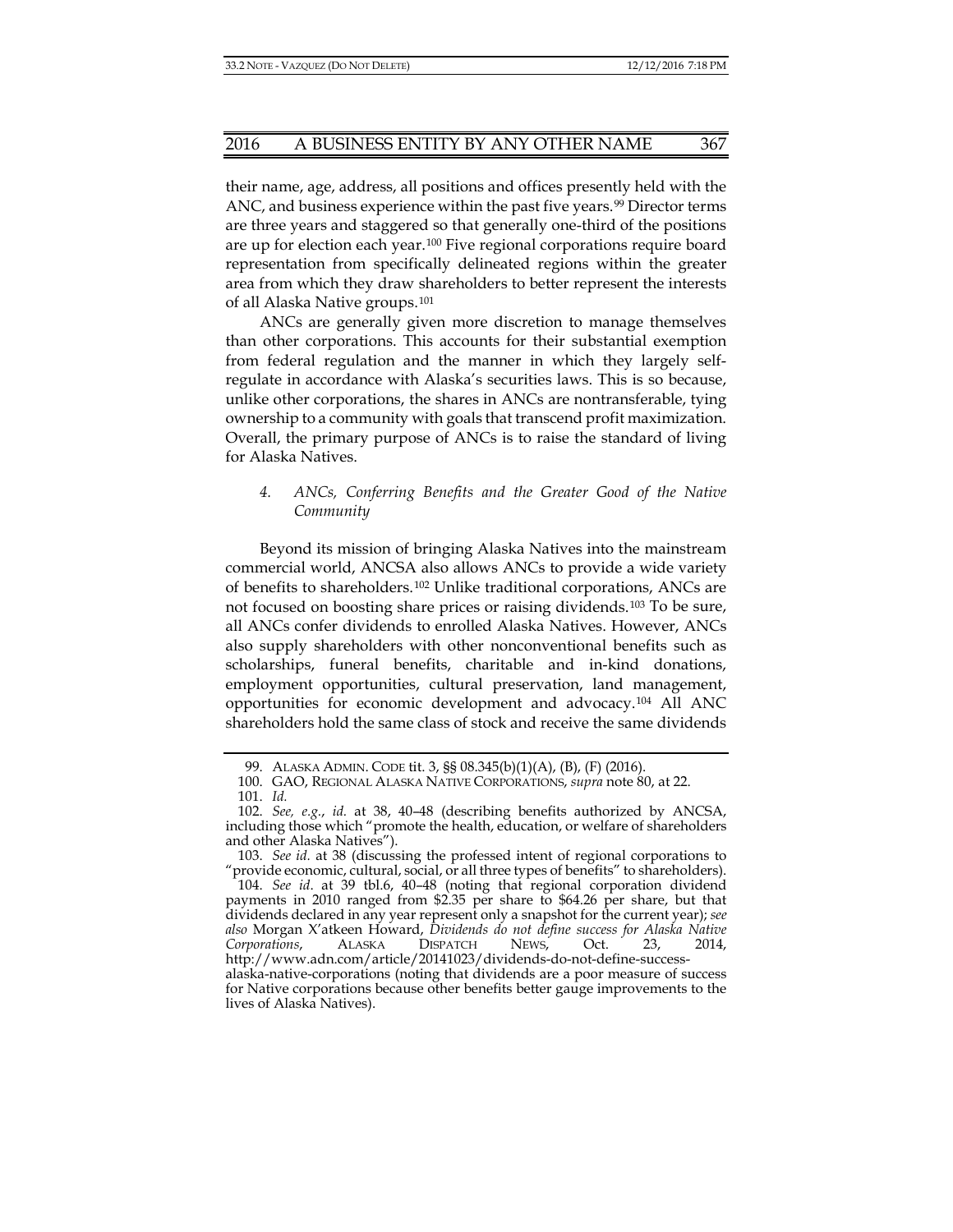across the board. These dividends are vital to defraying living expenses for Alaska Natives and are calculated annually by each regional corporation.[105](#page-15-0)

Shareholder benefits occasionally differ within a particular ANC. For instance, at times, kinship ties have pressured ANCs to benefit particular Native members.[106](#page-15-1) The 1987 Amendments allowed for such disproportionate benefits to "promote the health, education, and welfare" of the trust beneficiaries or "preserve the heritage and culture of Natives."[107](#page-15-2) In effect, this resulted in the distribution of additional funds apart from the dividend disbursement to those deemed trust beneficiaries—in many cases Elders.[108](#page-15-3)

Other monetary benefits, less similar to those found in traditional corporations, are authorized under ANCSA's 1998 Amendments—these are even less restrictive, not necessarily having to be filtered through a trust beneficiary.[109](#page-15-4) These amendments confirmed ANC authority to provide benefits to promote the health, education or welfare of shareholders and their family members.[110](#page-15-5) The 1998 Amendments are the basis for the regional corporations' support of a variety of educational scholarships for shareholders and their children.[111](#page-15-6) ANCs have different standards for scholarships—some are merit-based, while others fund as many eligible applicants as possible.[112](#page-15-7)

<span id="page-15-10"></span>A majority of the regional corporations provide assistance for memorial and funeral benefits for shareholders and their descendants.[113](#page-15-8) This assistance is provided either directly or by an affiliated nonprofit organization.[114](#page-15-9) The financial assistance is crucial to preserving Alaska Native burial traditions by helping offset the costs of family members

<sup>105.</sup> GAO, REGIONAL ALASKA NATIVE CORPORATIONS, *supra* note 79, at 38–39.

<sup>106.</sup> CASE & VOLUCK, *supra* note [19,](#page-4-9) at 197.

<sup>107.</sup> 1987 Amendments, sec. 10, § 39, 101 Stat. 1788, 1805 (1988).

<sup>108.</sup> CASE & VOLUCK, *supra* note [19,](#page-4-9) at 197.

<sup>109.</sup> GAO, REGIONAL ALASKA NATIVE CORPORATIONS, *supra* not[e 80,](#page-11-7) at 38 n.63.

<span id="page-15-5"></span><span id="page-15-4"></span><span id="page-15-3"></span><span id="page-15-2"></span><span id="page-15-1"></span><span id="page-15-0"></span><sup>110.</sup> ANCSA Land Bank Protection Act of 1998, sec. 12, § 7(r), 112 Stat. 3129, 3135 (1998).

<span id="page-15-6"></span><sup>111.</sup> GAO, REGIONAL ALASKA NATIVE CORPORATIONS, *supra* not[e 80,](#page-11-7) at 41–42. All twelve regional corporations provide such scholarships. *Id.*; Robert O'Harrow, Jr, *Despite questions over ANCs, many pay out millions in dividends, scholarships, charitable donations*, WASH. POST (Sept. 29, 2010, 9:27 PM), http://www.washingtonpost.com/wp-dyn/content/article/2010/09/29/ AR2010092907614.html [hereinafter O'Harrow, *Despite questions over ANCs*] (describing regional corporations payouts totaling \$35 million in 2008 for

<span id="page-15-9"></span><span id="page-15-8"></span><span id="page-15-7"></span>scholarships and charitable donations). 112. *See* GAO, REGIONAL ALASKA NATIVE CORPORATIONS, *supra* note [80,](#page-11-7) 41–42 tbl.7 (outlining the various scholarship models pursued by ANCs).

<sup>113.</sup> *Id*. at 42.

<sup>114.</sup> *Id*. at 42 n.67.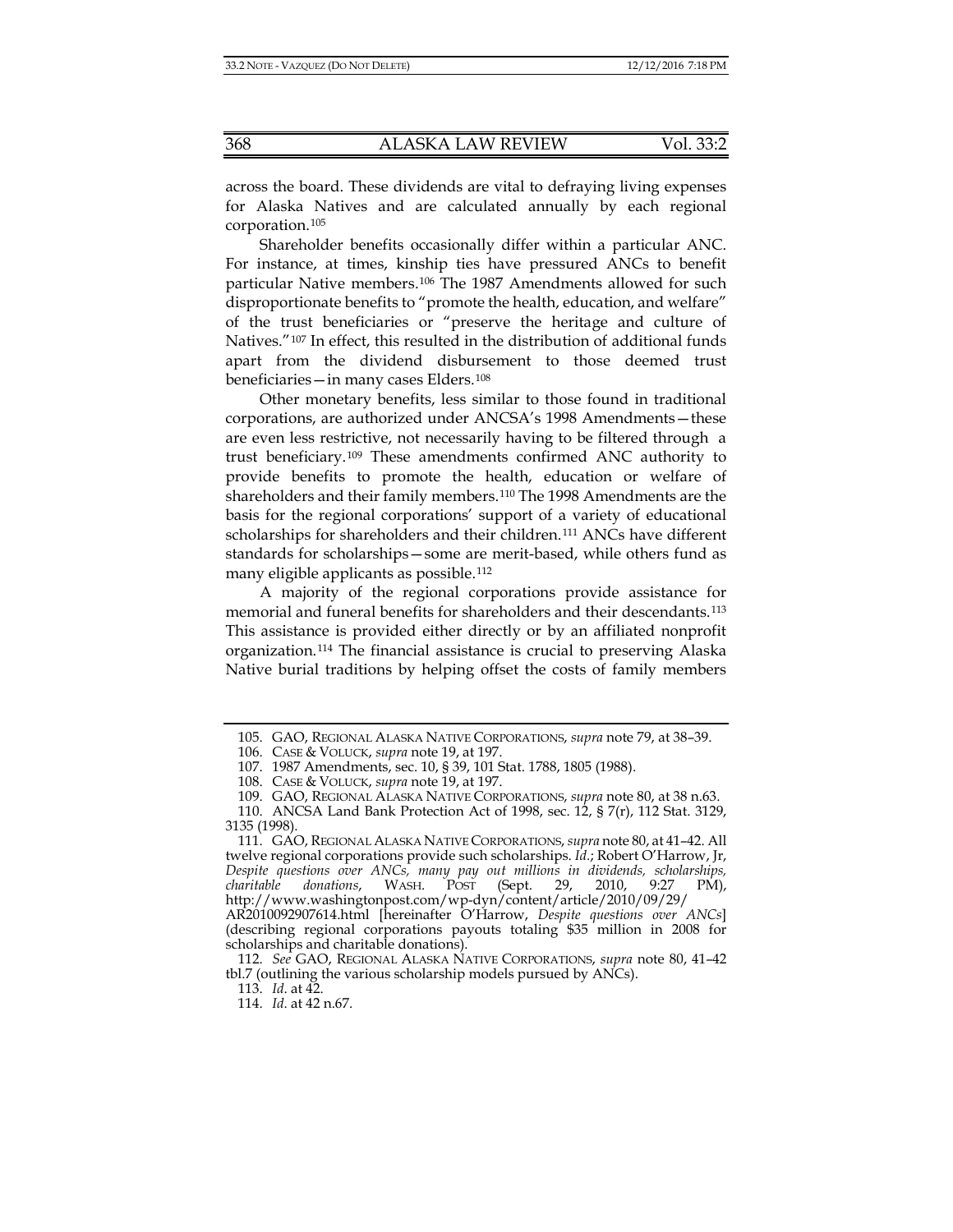traveling to ceremonies.[115](#page-16-0) Generally, the assistance is capped at an amount ranging from \$500 to \$3,000 per person or family.[116](#page-16-1)

ANCs may also make both monetary and in-kind charitable contributions[117](#page-16-2) to nonprofits and other entities that offer services to Native shareholders.[118](#page-16-3) These funds generally support housing authorities, health organizations, or vocational schools in their respective regions.[119](#page-16-4)

In addition to these monetary benefits, regional corporations also offer nonmonetary benefits through partnerships with village corporations, tribal organizations, and nonprofits in the region.[120](#page-16-5) These benefits include employment opportunities, cultural preservation, land management, economic development, and issue advocacy.<sup>[121](#page-16-6)</sup>

ANCs may also engage in preferential hiring for shareholders,<sup>[122](#page-16-7)</sup> which may take the form of employment, training, or internships.<sup>[123](#page-16-8)</sup> However, a major criticism of ANCs is that they have failed to supply enough such jobs.[124](#page-16-9)

Cultural preservation is actively supported by ANCs by the establishment and funding of nonprofit organizations or heritage centers.[125](#page-16-10) Several corporations sponsor inter-generational camps that

118. *Id.* at 43.

120. *Id*. at 44–48.

121. *Id.*

<span id="page-16-8"></span>123. GAO, REGIONAL ALASKA NATIVE CORPORATIONS, *supra* note [80,](#page-11-7) at 45. The employment policy of regional corporations varies substantially. *Id.* For example, in one regional corporation, 55% of employees at its zinc-lead mine are shareholders, and the decision to develop the mine took this condition into account. *Id.* Conversely, other corporations did not emphasize the importance of employment because such opportunities were less attractive to shareholders. *Id.*

<span id="page-16-9"></span>124. *See* Robert O'Harrow, Jr., *For many with stake in Alaska native corporations, promise of better life remains unfulfilled*, WASH. POST (Sept. 30, 2010, 10:53 AM), http://www.washingtonpost.com/wp-dyn/content/article/2010/09/29/

<span id="page-16-10"></span>AR2010092906318.html (noting that only 10% of employment opportunities created by ANCs have benefited Alaska Natives despite billions of dollars in defense contracting flowing into ANC coffers in the wake of the September 11 attacks).

125. GAO, REGIONAL ALASKA NATIVE CORPORATIONS, *supra* not[e 80,](#page-11-7) at 46.

<sup>115.</sup> *Id*. at 42.

<sup>116.</sup> *Id*.

<span id="page-16-2"></span><span id="page-16-1"></span><span id="page-16-0"></span><sup>117.</sup> These in-kind donations include firewood for winter heating or gravel for village infrastructure from gravel pits owned by the corporations. *Id.* at 43–44.

<span id="page-16-4"></span><span id="page-16-3"></span><sup>119.</sup> *Id.* One regional corporation provides funding for a flight school to train private and commercial Native pilots, a useful resource for villages only accessible by plane. *Id.*

<span id="page-16-7"></span><span id="page-16-6"></span><span id="page-16-5"></span><sup>122.</sup> 1987 Amendments, sec. 15, § 29, 101 Stat. at 1812 (codified as amended at 43 U.S.C. §  $1626(g)$ ). To not run afoul of provisions in civil rights laws that prohibit employment discrimination, the 1987 Amendments exempted the Native corporations and entities owned by the corporations. *Id.*; S. REP. NO. 100-201, at 39 (1987), *reprinted in* 1987 U.S.C.C.A.N. 3269, 3290–91.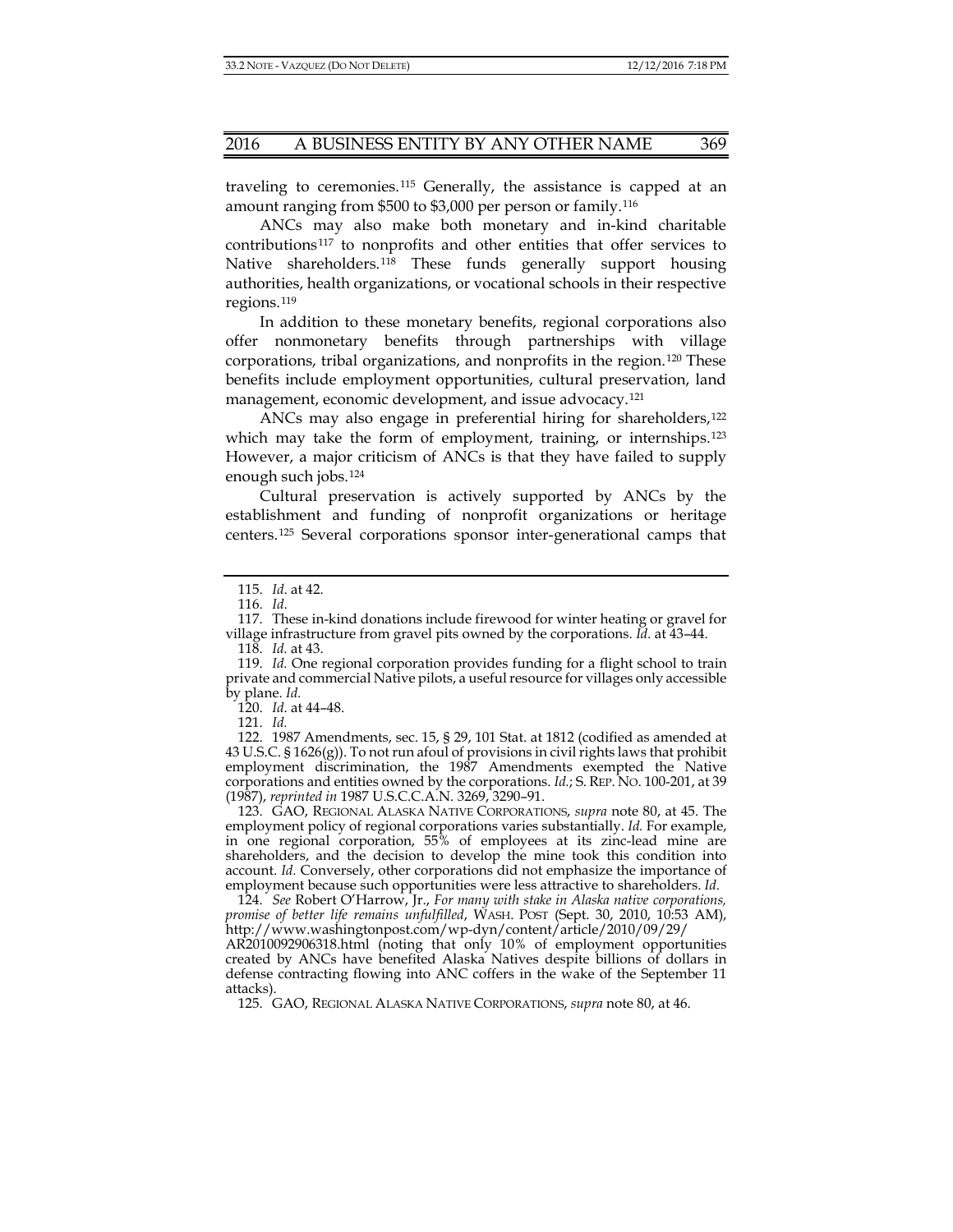support traditional language education and the preparation of subsistence foods.[126](#page-17-0) Others have helped protect artifacts and sites by funding preservation.[127](#page-17-1)

Additionally, by actively managing claimed surface lands, ANCs provide a service to the Native community that seeks to preserve both their lifestyle rooted in subsistence and an economically viable future.[128](#page-17-2)

The sheer size of ANCs and the influence they exert across the state makes them agents of economic development by coordinating massive projects that smaller business entities in the region would lack bandwidth for.[129](#page-17-3) Thus, ANCs confer benefits not only on shareholders, but also on the citizens of Alaska as a whole, with ANCSA corporations in the 2015 Alaska Business Monthly Top 49ers list accounting for 18,542 jobs—69.3% of Alaska jobs.[130](#page-17-4) At times this comes into conflict with the core mission of ANCs because the majority of ANC employees are not Alaska Natives.[131](#page-17-5)

One of the most unique benefits that ANCs confer on shareholders is the manner in which they serve as advocates for Alaska Natives.[132](#page-17-6) Economies of scale permit ANCs to lobby and access legal expertise not otherwise possible for smaller villages or individual Alaska Natives.[133](#page-17-7) Additionally, Executive Order 13,175[134](#page-17-8) requires that the heads of federal agencies consult ANCs on the same basis as Indian tribes.[135](#page-17-9) This not only ensures that interests of Alaska Natives are taken into account in the policy-making process, but that they are represented by competent legal experts.[136](#page-17-10) All ANCs are also members of the Alaska Federation of Natives—the largest statewide Native organization.[137](#page-17-11) ANCs have most

131. *Id*.

135. *Id.*

<span id="page-17-0"></span><sup>126.</sup> *See* O'Harrow, *Despite questions over ANCs*, *supra* note [111](#page-15-10) (detailing Sitnasuak Corporation's support for shareholders to attend "fish camps" along the Bering Sea and pursue subsistence traditions such as catching and drying salmon).

<sup>127.</sup> GAO, REGIONAL ALASKA NATIVE CORPORATIONS, *supra* not[e 80,](#page-11-7) at 47.

<span id="page-17-5"></span><span id="page-17-4"></span><span id="page-17-3"></span><span id="page-17-2"></span><span id="page-17-1"></span><sup>128.</sup> *See id*. (describing regional corporations' use of active management for subsistence land uses).

<sup>129.</sup> *Id*.

<sup>130.</sup> 2014 ANCSA IMPACT REPORT, *supra* not[e 62,](#page-9-6) at 7.

<sup>132.</sup> GAO, REGIONAL ALASKA NATIVE CORPORATIONS, *supra* not[e 80,](#page-11-7) at 48. 133. *Id.*

<sup>134.</sup> Exec. Order No. 13,175, 65 Fed. Reg. 67,249 (Nov. 9, 2000).

<span id="page-17-10"></span><span id="page-17-9"></span><span id="page-17-8"></span><span id="page-17-7"></span><span id="page-17-6"></span><sup>136.</sup> Consolidated Appropriations Act of 2004, Pub L. No. 108-199, § 161, 118 Stat. 452 (2004). As amended, this Act requires the Director of the Office of Management and Budget and all federal agencies to consult with ANCs on policies that may have tribal implications. *Id.*

<span id="page-17-11"></span><sup>137.</sup> ALASKA FED'N OF NATIVES, *About AFN*, http://www.nativefederation.org/about-afn/ (last visited Sept. 23, 2016). The AFN's mission includes advocating for Alaska Native people, fostering and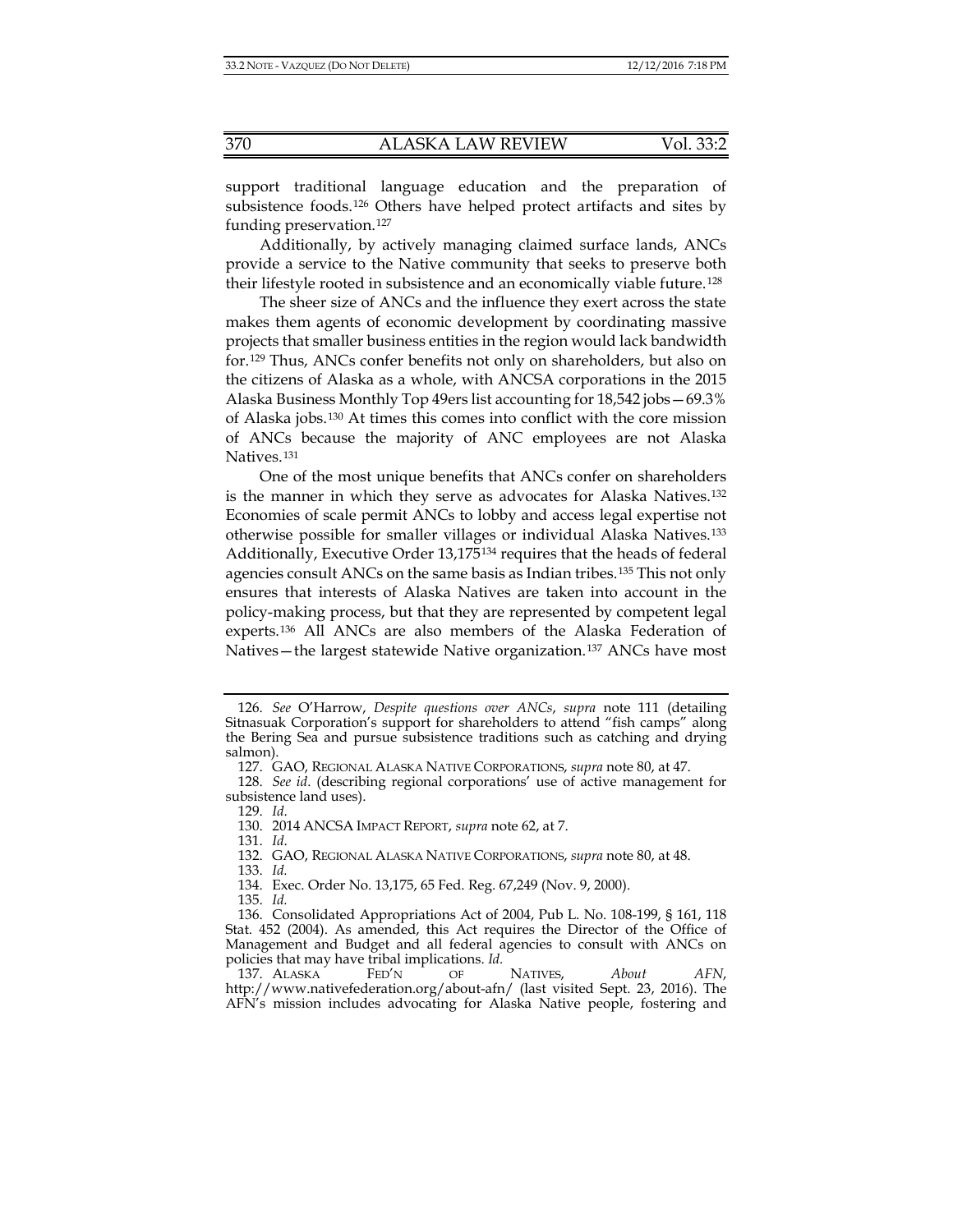recently exerted their political muscle in national elections by supporting particular candidates for the U.S. Senate.[138](#page-18-0) Accordingly, many state-wide candidates now court the Native vote at the annual Alaska Federation of Natives Convention.[139](#page-18-1)

Although certainly not perfect, ANCs have managed to aggregate talent and capital for the Native peoples of Alaska. This has been accomplished by tailoring the needs of the corporate form towards those of Alaska Natives over the course of the last forty-five years. The subsequent entities that have developed from continuous Congressional adjustments to ANCSA are distinct from comparable corporations, with such deviations needed to bridge the gap between corporation, community, and kinship. While they have served as an effective experiment, however, ANCs are not the only corporate form utilized by Alaska Natives to address community interests.

#### **II. BENEFIT CORPORATIONS AND ALASKA HOUSE BILL 49**

In the last decade, another corporate form has become quite popular—the benefit corporation ("B Corp").[140](#page-18-2) The Alaska state legislature considered, but ultimately failed to pass, House Bill 49 (H.B. 49) to enable business entities in the state to organize themselves as B

encouraging the preservation of Alaska Native cultures, promoting understanding of Alaska Native's economic needs, and encouraging development along the lines of such interests. *Id.*

<span id="page-18-0"></span><sup>138.</sup> *See* Julia O'Malley, *Alaska: Where Native groups have corporations - and political heft*, AL JAZEERA AM. (Nov. 3, 2014, 10:00 AM), http://america.aljazeera.com/articles/2014/11/3/alaska-where-

nativegroupshavecorporationsandpoliticalheft.html (describing efforts by ANCs to support their chosen senatorial candidates in recent elections).

<span id="page-18-1"></span><sup>139.</sup> *See id.* (noting increasing importance of Alaska Natives in election of statewide candidates).

<span id="page-18-2"></span><sup>140.</sup> Maryland became the first state to pass a B Corp statute in 2010. *See* MD. CODE ANN., CORPS &ASS'NS §§ 5-6C-01 to -08 (LexisNexis 2011); *see also* John Tozzi, *Maryland Passes 'Benefit Corp.' Law for Social Entrepreneurs*, BLOOMBERG BUS. WK. (Apr. 13, 2010), http://www.paladinlaw.com/news\_detail.php?Maryland-Passes-Benefit-Corp.-Law-for-Social-Entrepreneurs-49; B Lab, *Maryland First State in Union to Pass Benefit Corporation Legislation*, CSRWIRE (Apr. 14, 2010, 10:57 AM), http://www.csrwire.com/press\_releases/29332-Maryland-First-State-in-Unionto-Pass-Benefit-Corporation-Legislation#. Since 2010, thirty-one states have passed B Corp statutes, including: Arizona, Arkansas, California, Colorado, Connecticut, Delaware, Florida, Hawaii, Idaho, Illinois, Indiana, Louisiana, Maryland, Massachusetts, Minnesota, Montana, Nebraska, Nevada, New Hampshire, New Jersey, New York, Oregon, Pennsylvania, Rhode Island, South Carolina, Tennessee, Utah, Vermont, Virginia, Washington, West Virginia, as well as Washington D.C. *See State by State Legislative Status*, BENEFIT CORP. INFO. CTR., http://benefitcorp.net/policymakers/state-by-state-status (last visited Sept. 23, 2016).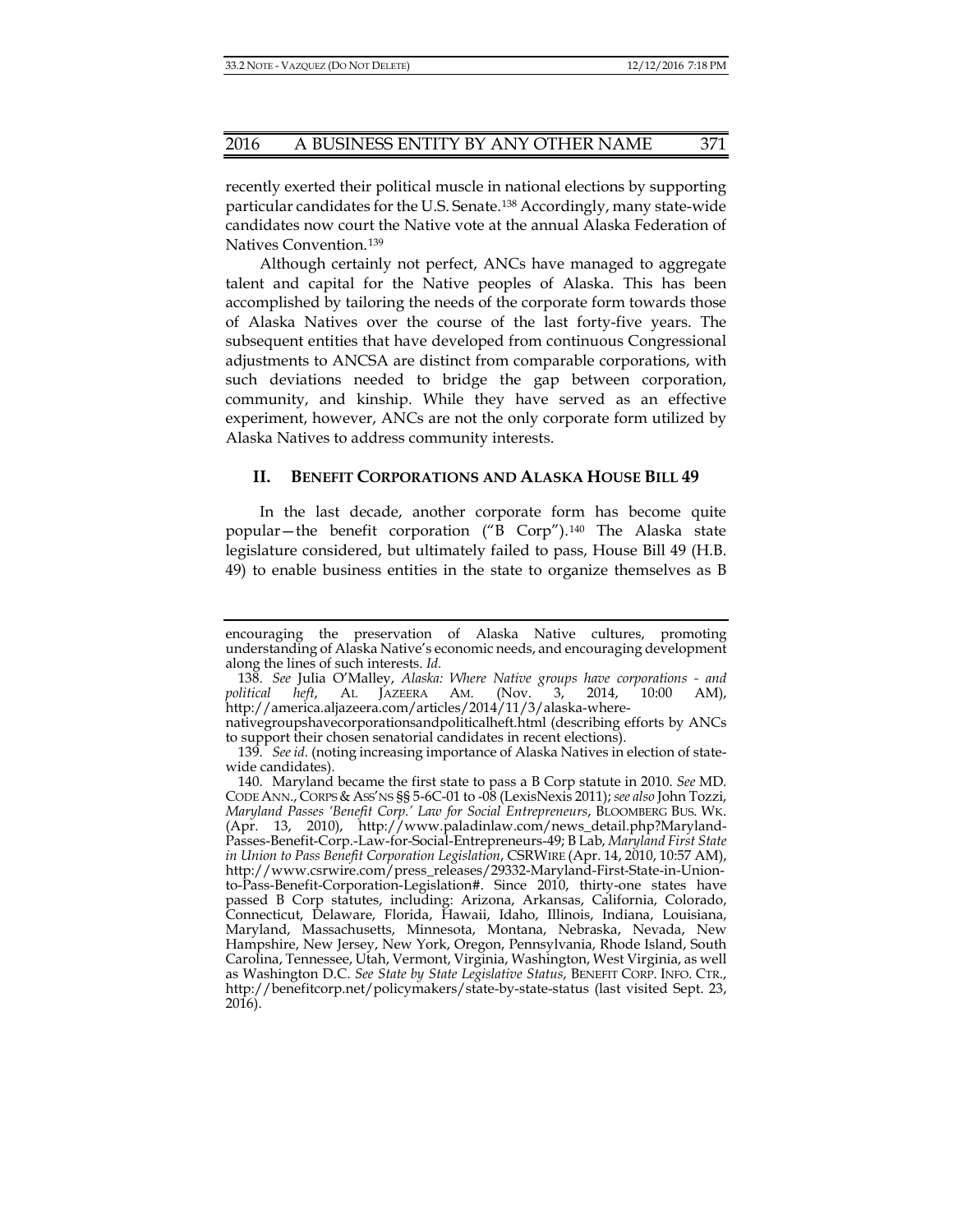Corps.[141](#page-19-1) In states authorizing the B Corp form, these corporations may deviate from the profit maximization framework<sup>[142](#page-19-2)</sup> rooted in the concept of shareholder primacy[143](#page-19-3) and instead pursue the public benefit of society—such as the betterment of the Alaska Native community and the environment. This Part will analyze whether the B Corp form would be better for Native corporations in the decades to come. Arguably, a transition toward B Corps could make ANCs more accountable than the current entities while still subjecting them to fewer corporate law obligations than traditional corporations, further bringing the Native Community into the corporate mainstream.

By transforming ANCs into B Corps, the share alienability requirements could be removed while still allowing ANCs to pursue the goals of helping Natives attain higher standards of living. Essential to the B Corp structure is the ability to keep the corporation accountable to the beneficial interests that they support. However, this focus on accountability imposes other limitations that do not outweigh the benefits of the Native Corporate form created by ANCSA.

# **A. House Bill 49: Opportunities Presented by Reorganizing ANCs as B Corps**

<span id="page-19-0"></span>H.B. 49 was introduced on January 21, 2015 during the 29th legislature's first session.[144](#page-19-4) H.B. 49 was quite similar to the Model Legislation for B Corps.[145](#page-19-5) It had the typical requirement for the existence of a general public benefit.[146](#page-19-6) It would have allowed Alaska B Corps to

<span id="page-19-1"></span><sup>141.</sup> Paul Seaton, *Sponsor Statement: HB 49*, ALASKA STATE HOUSE OF REPRESENTATIVES (Jan. 19, 2015, 11:35 PM)**,**  http://www.housemajority.org/2015/01/19/sponsor-statement-hb-49-2**/**.

<span id="page-19-2"></span><sup>142.</sup> *See* Dana Brakman Reiser, *Benefit Corporations—A Sustainable Form of Organization?* 46 WAKE FOREST L. REV. 591, 593–606 (2011) (noting the manner in which benefit corporations are different from traditional for-profit and nonprofit entities because of their dual mission of profit and social good).

<span id="page-19-3"></span><sup>143.</sup> *See* Dodge v. Ford Motor Co*.*, 170 N.W. 668, 684 (Mich. 1919) (imposing a duty on managers of corporations to maximize shareholder profit).

<span id="page-19-4"></span><sup>144.</sup> H.R. 49, 29th Leg., 1st Sess. (Alaska 2015); Katie Moritz, *Prefiled bills in plain English: 23 pieces of legislation introduced Friday*, JUNEAU EMPIRE (Jan. 18, 2015, 1:06 AM), http://juneauempire.com/local/2015-01-18/prefiled-bills-plain-english.

<span id="page-19-5"></span><sup>145.</sup> *See* Loewenstein, *supra* note 3, at 1007 (describing model legislation for benefit corporations); *see infra* not[e 146.](#page-19-0)

<span id="page-19-6"></span><sup>146.</sup> *Compare* Alaska H.R. 49, sec. 2 (amending ALASKA STAT. § 10.60.030) (defining the general public benefit as "a material positive effect on people and their surroundings, taken as a whole, assessed against a third-party standard"), *with* MODEL BENEFIT CORP. LEGIS. (B LAB, Draft with Explanatory Comments, Apr. 4, 2016) (defining the general public benefit as "[a] material positive impact on society and the environment, taken as a whole, assessed against a third-party standard, from the business and operations of a benefit corporation.").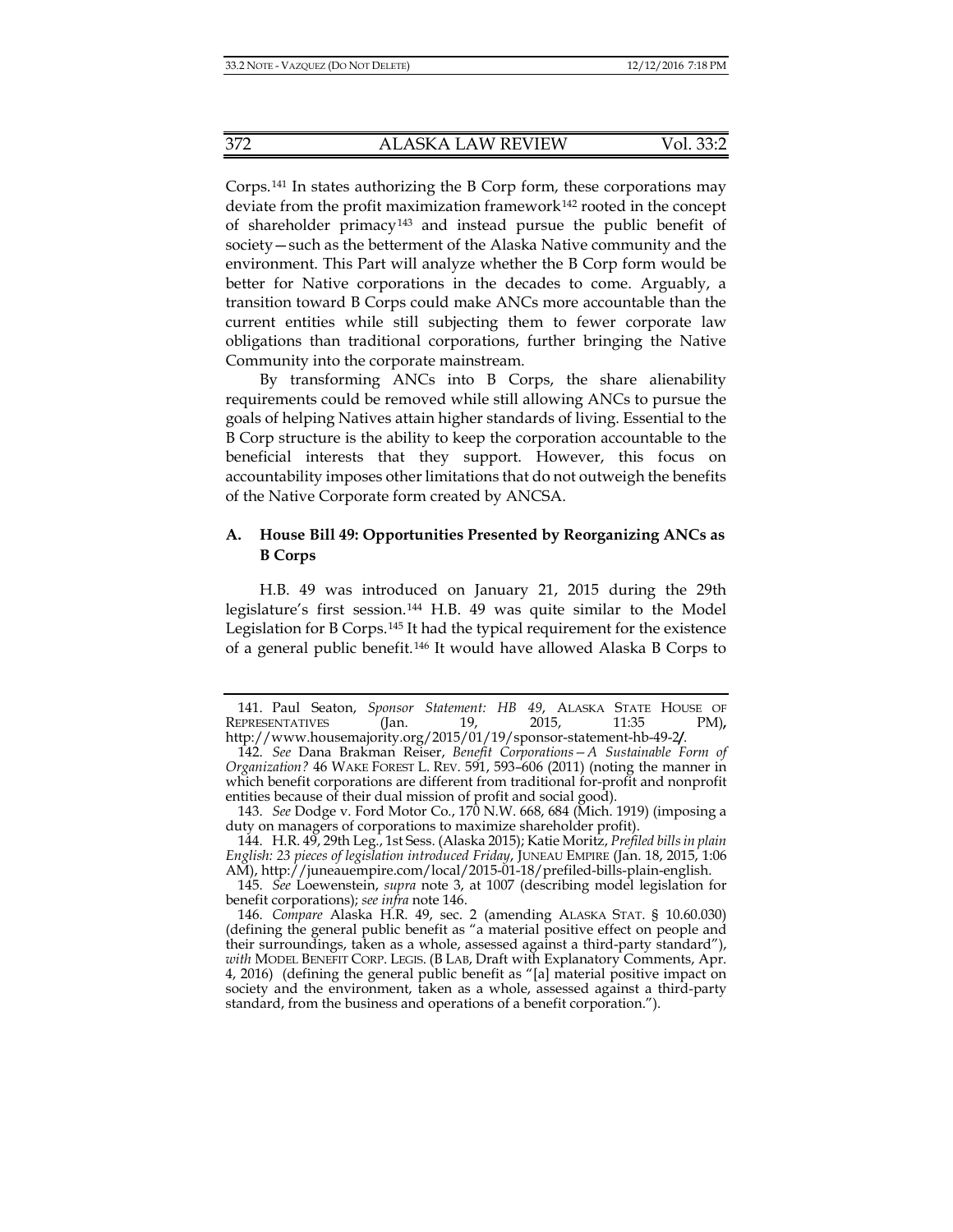also pursue specific public benefits such as the provision of products, services, and educational opportunities to low-income or underserved individuals, families or communities; the promotion of economic opportunities beyond job creation in the normal course of business; improvements to human health; promotion of the arts, sciences or advancement of knowledge; and increase in the flow of capital to entities for the benefit of the public.[147](#page-20-0) Because such specific purposes would have been an improper foundation for establishing a B Corp, however, these benefits could have occurred only as a byproduct of the general purpose identified. Therefore, the B Corp's potential to better serve the goals of Alaska Natives over the current ANC structure would likely have proven illusory.[148](#page-20-1)

On the other hand, current federal securities reporting requirements impose limits on ANCs. ANC shares must be non-tradeable to remain exempt from federal securities reporting requirements. Re-organized as B Corps, ANCs could continue to provide the same benefits while being held more accountable to the interests of Alaska Natives by requiring annual reporting. These heightened reporting obligations would ameliorate the major criticism aimed at ANCs—that they fail to achieve the intended goals of improving the lives of Alaska Natives.[149](#page-20-2)

# **B. The Limits of the B Corp Form: Accountability for Increased Costs and Compliance**

The B Corp structure also carries several limitations. The first major drawback is the process through which a corporation can be certified as a B Corp. Like in the model legislation, H.B. 49 would have allowed an existing corporation to convert by amending its articles of incorporation to contain a statement that it is a benefit corporation.[150](#page-20-3) However, B Corps

<span id="page-20-0"></span><sup>147.</sup> Alaska H.R. 49, sec. 2 (amending ALASKA STAT. §§ 10.60.040(d)(1)–(6)). These six activities are analogous to the six activities listed in the model legislation. *Id.*; MODEL BENEFIT CORP. LEGIS. § 102 (defining "public benefits"). A seventh catch-all provision for specific purposes is also listed in both H.B. 49 and the model legislation. Alaska H.R. 49, sec. 2 (amending ALASKA STAT. § 10.60.040(d)(7)); MODEL BENEFIT CORP. LEGIS. § 102.

<span id="page-20-1"></span><sup>148.</sup> *See* Loewenstein, *supra* note 3, at 1015 (noting that B Corp statute rigidity does not allow corporations to solely pursue specific benefits if they wish to do so).

<span id="page-20-2"></span><sup>149.</sup> *See* Michael Grabell, *Rampant fraud, self-dealing alleged in Alaska Native corporation*, PROPUBLICA (Dec. 15, 2010), http://www.adn.com/article/rampantfraud-self-dealing-alleged-alaska-native-corporation (discussing investigation revealing that profits from government projects attained through 8(a) contracting have gone to outside contractors and Washington lobbyists rather than Native shareholders).

<span id="page-20-3"></span><sup>150.</sup> Alaska H.R. 49, sec. 2 (amending ALASKA STAT. § 10.60.010(2)).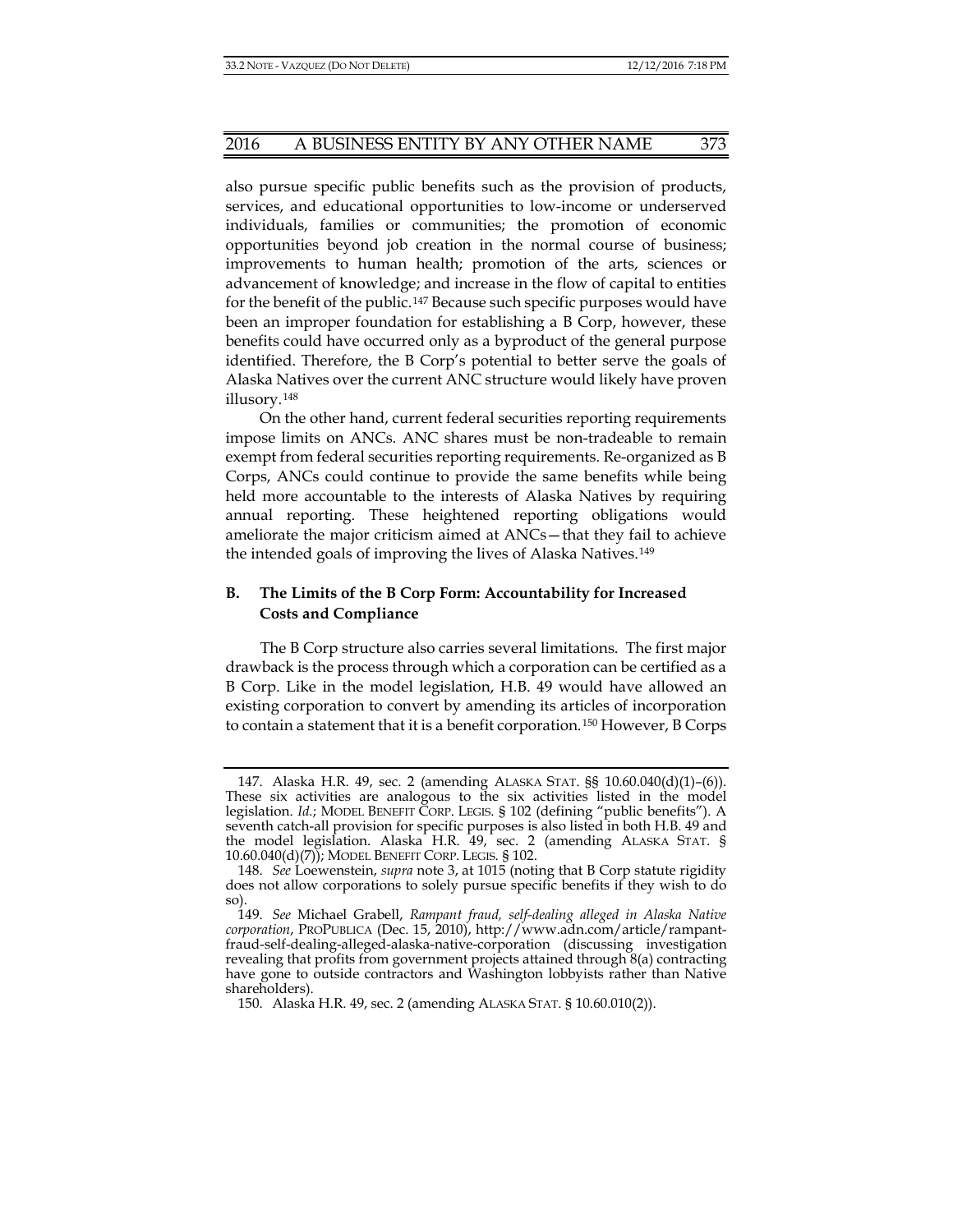are generally certified by a third party known as "B Lab", which makes assessments and provides corporations with necessary certifications.[151](#page-21-0) Hence, an ANC choosing to convert would have needed to rely on a third party likely ill-informed of the particular issues facing Alaska Natives. The reliance on the third party would remove the semi-autonomy that ANCs have given Alaska Natives over their own affairs since the ANCSA settlement.

A second major limitation of B Corps is their overhead costs. While possible for larger companies like Ben & Jerry's and Patagonia, it is unlikely that smaller companies can internalize the costs necessary to a successful transition to a B Corp structure. The imposition of corporate requirements when ANCs were formed already hindered them in the initial years after the settlement and would likely do so once again by reintroducing administrative stress just as they have begun to get their feet off the ground and thrive.[152](#page-21-1) The requirement to appoint a benefit director<sup>[153](#page-21-2)</sup> would only prove more cumbersome on the Native corporations that have recovered since the 1980s because of the relatively lax reporting regime with which they must comply.

The biennial benefit report required of B Corps might have been welcomed by Native shareholders looking to make ANCs more accountable for benefits other than the dividends. H.B. 49, similar to other state legislation, would have required B Corps to file such a report with the state outlining how it pursued public benefits and the relative success of those initiatives.[154](#page-21-3) The biennial reports would have been assessed by an independent third-party standard.[155](#page-21-4) The costs of such a report would likely have proven too high for regional corporations and would certainly be prohibitive for village corporations.[156](#page-21-5) While the transparency benefits of such reports are arguably worth the costs, it begs the question of whether a sufficient number of shareholders would actually have consulted the reports.[157](#page-21-6) Difficulties with quantifying less tangible benefits like employment training and cultural opportunities threaten to

157. *Id*.

<span id="page-21-0"></span><sup>151.</sup> B Lab, *About Certified B Corps*, CERTIFIED B CORP., http://www.bcorporation.net/about (last visited Sept. 23, 2016).

<span id="page-21-1"></span><sup>152.</sup> *See* BERGER, *supra* note [6,](#page-2-4) at 30 (describing the administrative burden of implementing ANCSA, which left villages almost broke).

<span id="page-21-2"></span><sup>153.</sup> *See* MODEL BENEFIT CORP. LEGIS. § 304(b)(1)–(2) (defining the functions of a benefit officer as having "the powers and duties relating to the purpose of the corporation to create general public benefit or specific public benefit provided" and "the duty to prepare the benefit report required by section 401").

<span id="page-21-5"></span><span id="page-21-4"></span><span id="page-21-3"></span><sup>154.</sup> Alaska H.R. 49, sec. 2 (amending ALASKA STAT. §§ 10.60.500–501). *See also* Loewenstein, *supra* note [3,](#page-1-5) at 1015 (explaining general requirements of a Benefit Report in model legislation and its effects).

<sup>155.</sup> Alaska H.R. 49, sec. 2 (amending ALASKA STAT. § 10.60.501(2)).

<span id="page-21-6"></span><sup>156.</sup> Loewenstein, *supra* not[e 3,](#page-1-5) at 1016.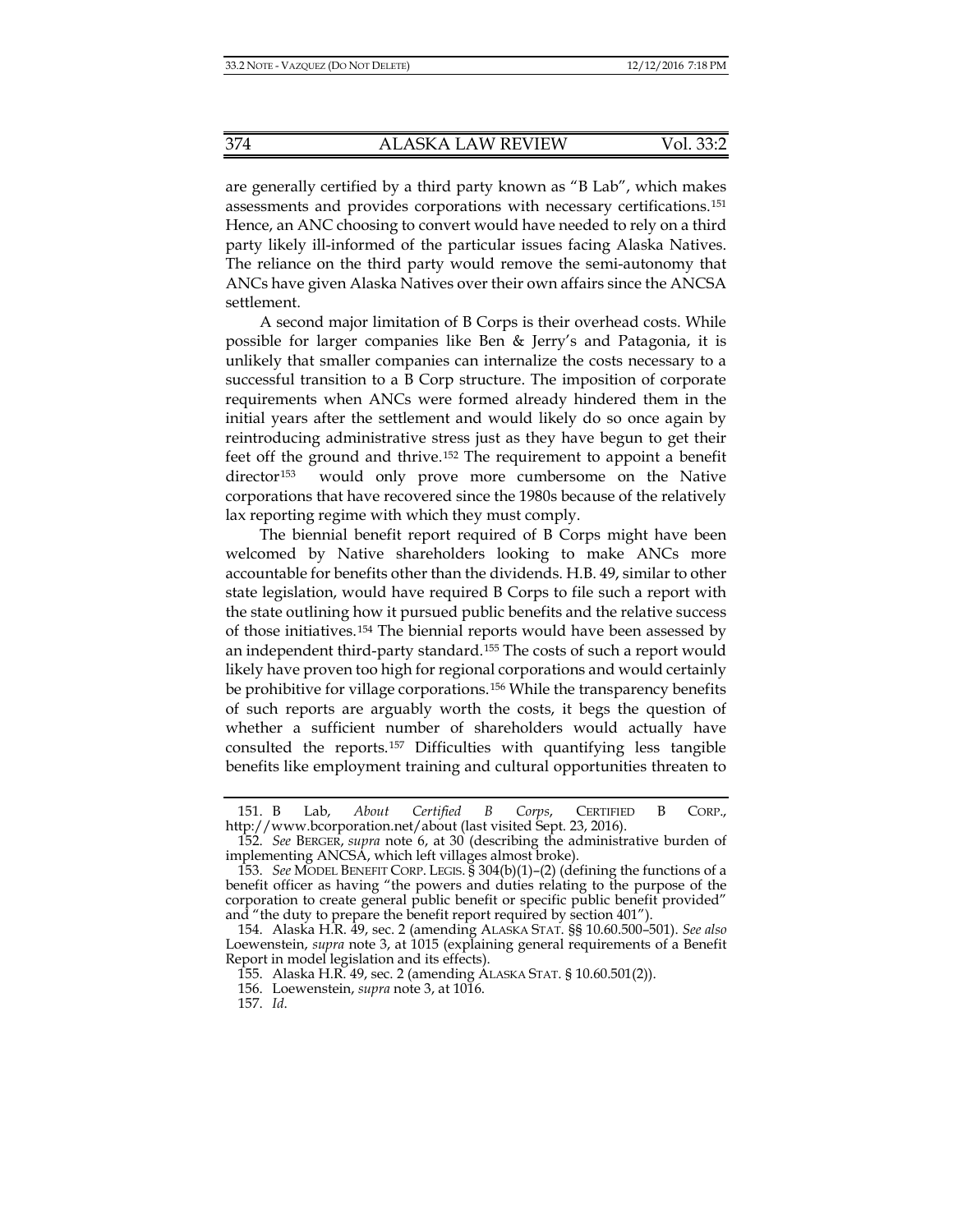render the reports altogether useless.[158](#page-22-0) Third-parties generating these reports, such as B Lab, would likely lack the cultural insights and understanding of Alaska Natives' interests necessary to draw meaningful conclusions.[159](#page-22-1) As a result, the B Corp form could have forced directors to rely upon metrics with faulty methodology to make their determinations to the detriment of the true interests most important to the Native community. Many of these interests, especially those that are not easily quantifiable such as the provision of particular vocational training in certain villages would suffer as a result.[160](#page-22-2) Ultimately, reorganizing as B Corps might have increased the accountability of ANCs but would have simultaneously hamstrung them in other respects.

The B Corp model legislation's third party audit requirement might arguably resolve the difficulties of measuring the benefits provided by B Corps. However, H.B. 49 § 10.60.530 would not have required the benefit report assessment to be audited or certified by an independent party.[161](#page-22-3) Rather, H.B. 49 required only that the annual report be assessed against a third-party standard and not by an independent auditor.<sup>[162](#page-22-4)</sup>

Independent benefit directors, which would have been imposed upon B Corps by statute, could have created another regulatory burden for ANCs in two respects.[163](#page-22-5) First, it could have resulted in an oversized influence of one individual over the benefits conferred to shareholders of the regional corporations that include different Native peoples and villages. Second, this requirement could have added another layer of bureaucracy and complexity to ANCs that have thrived with the increasingly simplified corporate form.

The potential oversized influence of a single individual could also have posed the risk of politicizing the election of directors because the director might be seen as having an undue influence over the type and recipient of particular benefits. Independence could also have proven difficult to accomplish for ANCs because, unless the benefit director were not a Native shareholder in the corporation, such autonomy would be

163. Alaska H.R. 49, sec. 2 (amending ALASKA STAT. § 10.60.150).

<sup>158.</sup> *Id*. at 1018.

<sup>159.</sup> *See id.* at 1017–18.

<span id="page-22-2"></span><span id="page-22-1"></span><span id="page-22-0"></span><sup>160.</sup> *See id*.; *see also* Briana Cummings, *Benefit Corporations: How to Enforce a Mandate to Promote the Public Interest*, 112 COLUM. L. REV. 578, 612 (2012) (noting that B Corp annual reports might result in discouraging "the pursuit of goals that are less easily quantified or that are not measured at all.").

<sup>161.</sup> Alaska H.R. 49, sec. 2 (amending ALASKA STAT. § 10.60.530).

<span id="page-22-5"></span><span id="page-22-4"></span><span id="page-22-3"></span><sup>162.</sup> *Id*. (amending ALASKA STAT. § 10.60.510(2)). The logic of this provision may be rooted in the weakness of third-party auditing, and the manner in which corporations might be able to shop around for desired ratings. *See* Loewenstein, *supra* note [3,](#page-1-5) at 1019–20 (noting that benefit corporations are likely to game the auditing system in order to attain more favorable scores).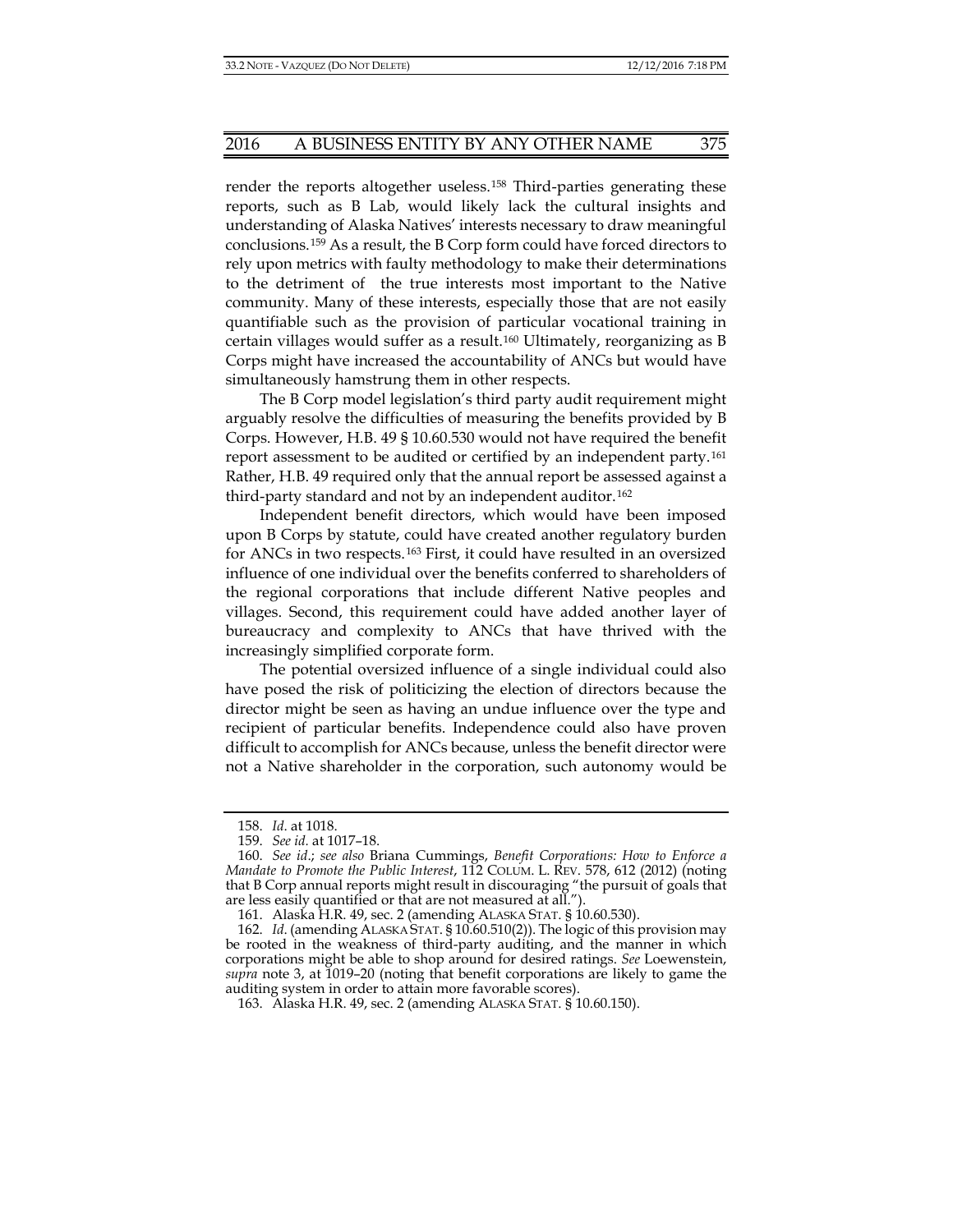impossible to attain. Moreover, the benefits of independence for such a director could be undercut by potential lack of insight into the values or concerns of Native shareholders. Indeed, the current structure of regional corporations strongly suggests their boards are to have a regional focus. This was at odds with the independent perspective embraced by the bill.

Furthermore, the requirement to add a benefit director would have imposed costs on converting corporations. Benefit directors are generally responsible for preparing a compliance statement for the annual benefit report to shareholders.[164](#page-23-0) This statement requires the benefit director to provide an opinion on whether the B Corp acted in a manner consistent with its public benefit purpose.<sup>[165](#page-23-1)</sup> Benefit directors also assess whether the other directors and officers complied with their duties to take into account the effects of their actions on shareholders, employees, and other constituencies.[166](#page-23-2) Additionally, the benefit director is required to report any observed failures of the corporation and its directors and officers to act according to the public benefit.[167](#page-23-3) Because ANCs already exhibit close filial ties, these requirements could have created an incentive to give in to popular opinion and groupthink.[168](#page-23-4) These numerous obligations reveal that the role delegated to the benefit director is quite burdensome and possibly unnecessary—it would likely be even more so for ANCs, because the wide range of specific benefits they provide would all need individual scrutiny.

Additionally, in attempting to make ANCs more accountable to shareholders, a move toward a B Corp model might have opened ANCs to more liability in the form of benefit enforcement proceedings.[169](#page-23-5) Under H.B. 49, a claim could have been brought by shareholders when the corporation, board, or officers failed to create the general or specific benefit set out in its articles of incorporation or violated one of the duties or obligations delineated in the bill.[170](#page-23-6) The benefit enforcement proceedings could have remedied many of the complaints that ANCs are not doing enough for Alaska Natives—but at what cost?

This added liability would have limited the current substantial discretion granted to ANC directors and officers the decision-making

<sup>164.</sup> *Id*. (amending ALASKA STAT. § 10.60.180).

<sup>165.</sup> *Id*. (amending ALASKA STAT. § 10.60.180(1)).

<span id="page-23-2"></span><span id="page-23-1"></span><span id="page-23-0"></span><sup>166.</sup> *Id.* (amending ALASKA STAT. § 10.60.180(2)). The duties of directors of a B Corp are outlined in § 10.60.100, while the duties of B Corp officers are outlined in § 10.60.230. *Id.*

<sup>167.</sup> *Id*. (amending ALASKA STAT. § 10.60.180(3)).

<span id="page-23-6"></span><span id="page-23-5"></span><span id="page-23-4"></span><span id="page-23-3"></span><sup>168.</sup> *See* Loewenstein, *supra* not[e 3,](#page-1-5) at 1024–25 (questioning the potential for the professionalization of benefit directors who would be retained and compensated for rendering favorable opinions).

<sup>169.</sup> *Id.* at 1020–21.

<sup>170.</sup> Alaska H.R. 49, sec. 2 (amending ALASKA STAT. § 10.60.300).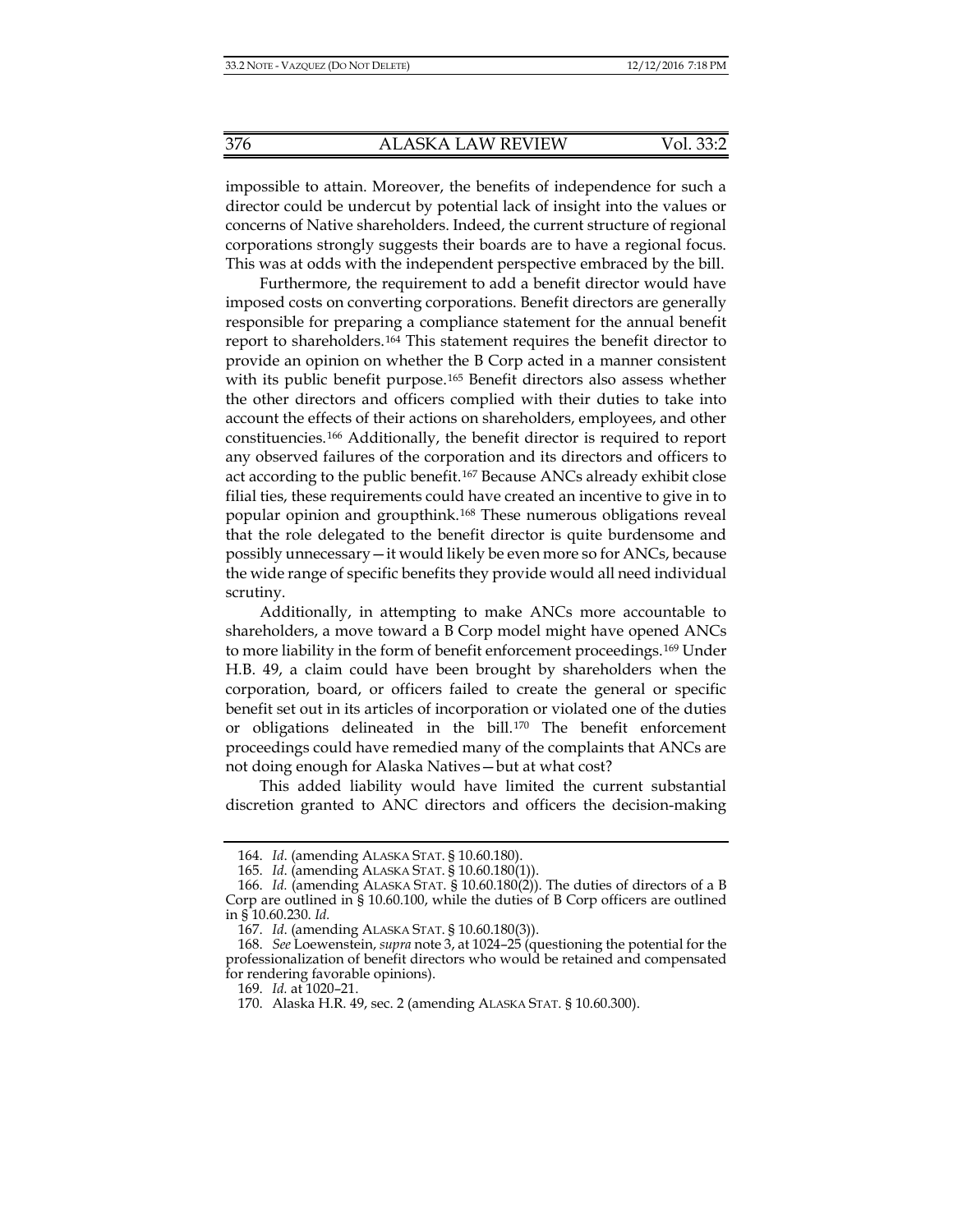process.[171](#page-24-0) Unlike other B Corp statutes, H.B. 49 would have limited B Corps from any monetary damages in the case of an enforcement proceeding.[172](#page-24-1) As a result, the enforcement proceeding would have given shareholders the means to override the authority of the board.[173](#page-24-2) A highly contentious enforcement proceeding could have thus caused great harm to any corporation, but it could have been even more destructive to the sociocultural ties underlying ANCs. Furthermore, the open-ended text which allowed liability for "failure to pursue or create general public benefit or a specific public benefit" would surely have scared off any prospective directors or officers.[174](#page-24-3) ANCs have strived to train and enhance the skills of their corporate leadership. Internecine turmoil, however, instigated by a small number of disgruntled shareholders dissatisfied with, for example, the allocation of a training program in one village over another could have deleterious effects. Such a specter could set back the progress of the last forty-five years.

The existence of the constituency provision in H.B. 49 could have also further complicated the decision-making process for ANC boards of directors.[175](#page-24-4) The constituency provision could have possibly liberated Native corporations to expand benefits conferred on non-shareholder Natives under § 10.60.100(1)(D) as "community and societal factors," which seems a catch-all term. But it could also have undermined the primary group ANCSA was made to serve. By placing shareholders in a grouping with six other constituencies who are to be considered by the Board in making decisions, H.B 49 could have allowed the core needs of Alaska Natives to be ignored. Additionally, the constituency provision listed so many different constituencies that any interest could be used to rationalize the choices made by the board.[176](#page-24-5) Should Alaska enact a B Corp statute, the shift could be tantalizing for ANCs. But the model may simply prove more burdensome than the benefits reaped.

<sup>171.</sup> Loewenstein, *supra* not[e 3,](#page-1-5) at 1021.

<sup>172.</sup> Alaska H.R. 49, sec. 2 (amending ALASKA STAT. § 10.60.310).

<sup>173.</sup> *Id*.

<span id="page-24-3"></span><span id="page-24-2"></span><span id="page-24-1"></span><span id="page-24-0"></span><sup>174.</sup> Loewenstein, *supra* note [3,](#page-1-5) at 1020–22 (noting that if a benefit corporation includes a specific public purpose to alleviate poverty in its community, it would be liable if poverty persisted).

<span id="page-24-4"></span><sup>175.</sup> Alaska H.R. 49, sec. 2 (amending ALASKA STAT. § 10.60.100(1)). This provision requires the Board of Directors to consider effects of action and inaction on several interests: shareholders; employees; customers; community and societal factors; local and global health; the short term and long-term interest of the B Corp; and the ability of the B Corp to accomplish general and specific public benefit purposes. *Id.*

<span id="page-24-5"></span><sup>176.</sup> Loewenstein, *supra* note 3, at 1027.